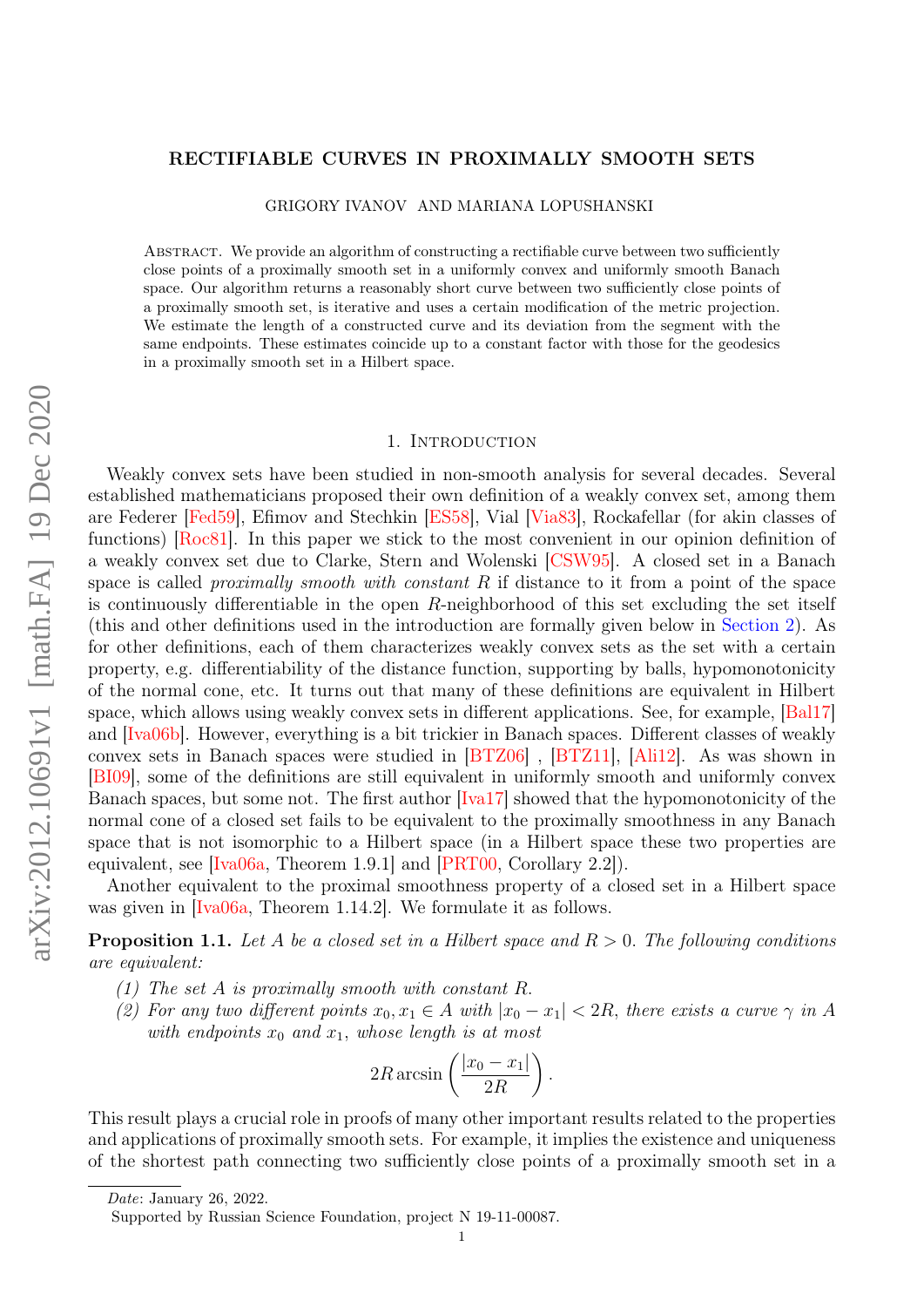Hilbert space, and that a "locally" proximally smooth set in a Hilbert space is proximally smooth.

However, even in a sufficiently smooth and convex Banach space, the existence of rectifiable curve between to sufficiently close points of a proximally smooth set has been unknown yet. One might argue that the definition of a proximally smooth set implies locally connectedness of a proximally smooth set since the metric projection of a sufficiently short segment with endpoints in a proximally smooth set onto the set itself has to be continuous (to be more precise, this argument works in a uniformly smooth and uniformly smooth spaces for segments strictly shorter than  $2R$ ). It is not clear whether the curve constructed in such a way is rectifiable since the metric projection onto a proximally smooth set is Hölder continuous  $[Iva15, Theorem 3.2],$  $[Iva15, Theorem 3.2],$ but not Lipschitz continuous in a Banach space not isomorphic to a Hilbert space. Even if one can show that such a curve is rectifiable, the same rather unfortunate property of the metric projection implies that this curve has quite nasty behavior.

In this paper we provide an algorithm of constructing a rectifiable curve between two sufficiently close points of a proximally smooth set in a uniformly convex and uniformly smooth Banach space. Our [Algorithm](#page-7-0) [1](#page-7-0) returns a reasonably short curve between two sufficiently close points of a proximally smooth sets, is iterative and uses a certain modification of the metric projection. We collect two important properties of the curve constructed with the use of our algorithm in the two following Theorems.

#### [LABEL](thm:rectifable_curve)

<span id="page-1-1"></span>**Theorem 1.** Let  $X$  be a uniformly convex and uniformly smooth Banach space whose modulus of smoothness is of power type s. Then there are positive constants  $\beta_L$  and L satisfying the following property. Let  $A \subset X$  be a proximally smooth set with positive constant R, and let  $x_0, x_1 \in A$  $x_0, x_1 \in A$  $x_0, x_1 \in A$  with  $\frac{\|x_0 - x_1\|}{R} < \beta_L$ . Then [Algorithm](#page-7-0) 1 returns the curve  $\gamma$  in A with endpoints  $x_0$  and  $x_1$  such that inequality

$$
LABFL
$$

$$
\text{Length}(\gamma) \leq ||x_0 - x_1|| \left( 1 + L \left( \frac{||x_0 - x_1||}{R} \right)^{s(s-1)} \right)
$$

holds.

<span id="page-1-0"></span>**Theorem 2.** Let  $X$  be a uniformly convex and uniformly smooth Banach space whose modulus of smoothness is of power type s. Then there are positive constants  $\beta_I$  and  $L_I$  satisfying the following property. Let  $A \subset X$  be a proximally smooth with positive constant R set, and let  $x_0, x_1 \in A$  $x_0, x_1 \in A$  $x_0, x_1 \in A$  with  $\frac{\|x_0 - x_1\|}{R} < \beta_I$ . Then [Algorithm](#page-7-0) 1 returns the curve  $\gamma$  in A with endpoints  $x_0$  and  $x_1$  such that inclusion

$$
\gamma \subset \operatorname{conv}\left\{x_0, \operatorname{B}_r\left(\frac{x_0 + x_1}{2}\right), x_1\right\}
$$

holds, where  $B_r\left(\frac{x_0+x_1}{2}\right)$  $\frac{+x_1}{2}$ ) is the closed ball centered at  $\frac{x_0+x_1}{2}$  of radius

$$
r = L_I \|x_0 - x_1\| \left(\frac{\|x_0 - x_1\|}{R}\right)^{s-1}.
$$

We note that we will estimate constants  $\beta_L, L, \beta_I, L_I$  using constants related to the smoothness of Banach space  $X$ . Moreover, we do not use the uniform convexity of  $X$  directly; the reason for using this condition on a space is being able to use different definitions of a weakly convex set, which are equivalent to the proximally smoothness in a uniformly convex and uniformly smooth Banach space. This condition might be relaxed, for example, in a finite dimensional space, but it will add complications and little to the ideas. Also, since the complement of the interior of the unit ball is proximally smooth with constant one and by basic properties of the modulus of smoothness, the bound on  $r$  in [Theorem](#page-1-0) [2](#page-1-0) is asymptotically tight. The bound on the length of the constructed curve in [Theorem](#page-1-1) [1](#page-1-1) coincides up to a constant factor with the bound on the shortest path between two points on a fixed distance in a proximally smooth set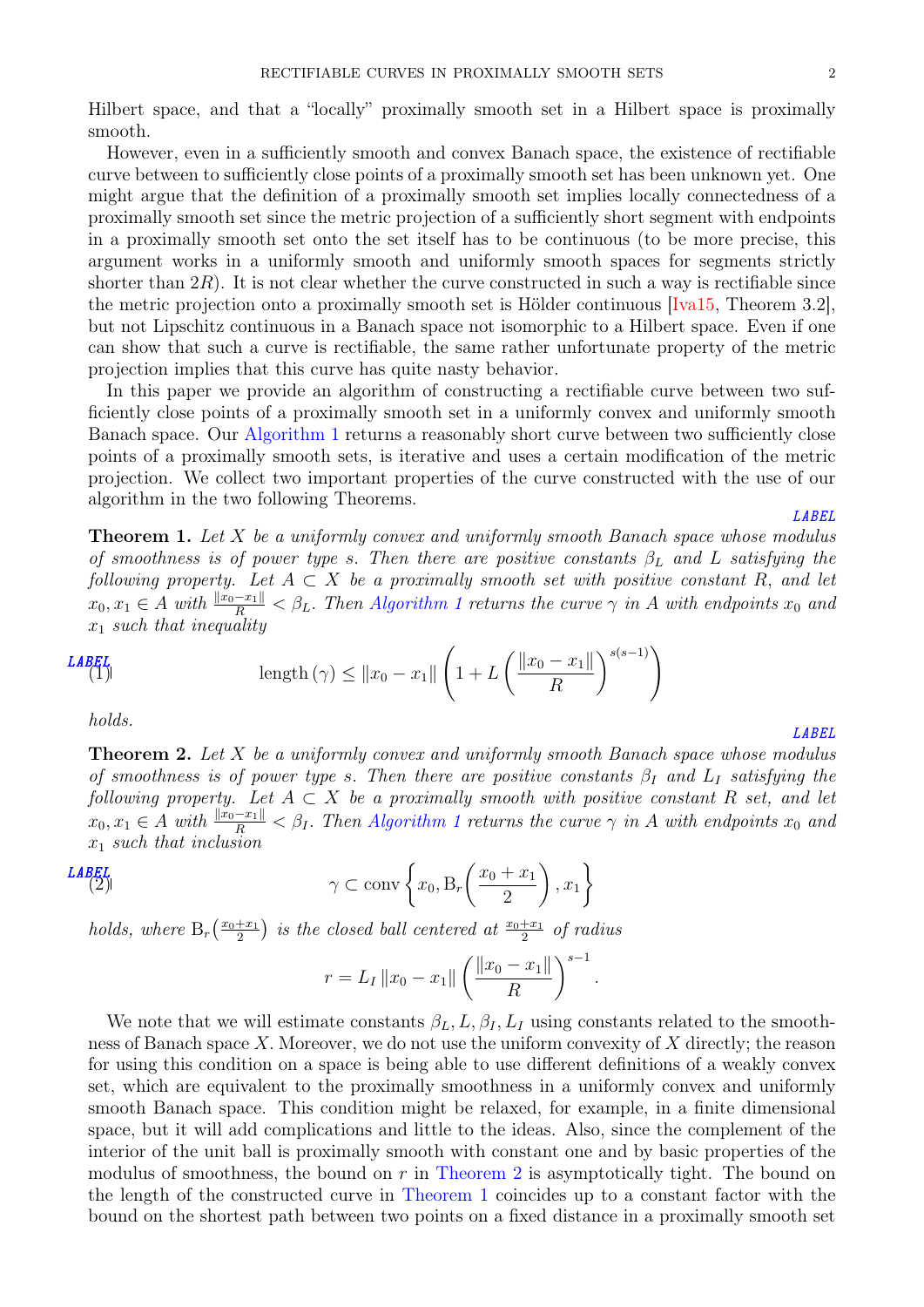[LABEL](sec:notation)

in uniformly smooth space whose modulus of smoothness is of power type 2 (for example, in a Hilbert space and in  $L_p$  spaces with  $p \geq 2$ ).

Since the metric projection onto a proximally smooth set in a uniformly convex and uniformly smooth Banach space is Hölder continuous  $[Ira15, Theorem 3.2]$ , we get the following result as an immediate consequence of [Theorem](#page-1-1) [1.](#page-1-1)

**Corollary 1.1.** Let  $X$  be a uniformly convex and uniformly smooth Banach space whose moduli of smoothness and convexity are of power type. Let  $A \subset X$  be a proximally smooth set with positive constant R, and let  $x_0, x_1 \in A$  with  $\frac{\|x_0 - x_1\|}{R} < 2$ . Then there is a rectifiable curve  $\gamma$  in A with endpoints  $x_0$  and  $x_1$ .

The rest of the paper is organized as follows. In the next [Section](#page-2-0) [2](#page-2-0) we give the standard terminology related to weakly convex sets and to the geometry of the unit ball of a Banach space. In [Section](#page-4-0) [3](#page-4-0) we study the distance function to a proximally smooth set restricted to a segment with endpoints in this set. In [Section](#page-6-0) [4](#page-6-0) we describe our [Algorithm](#page-7-0) [1](#page-7-0) for the construction of the rectifiable curve with endpoints in a proximally smooth set, and also summarize the assumptions needed to show the correctness of the algorithm. Then in [Section](#page-8-0) [5](#page-8-0) we estimate the length of curve returned by [Algorithm](#page-7-0) [1](#page-7-0) and prove [Theorem](#page-1-1) [1.](#page-1-1) In [Section](#page-9-0) [6](#page-9-0) we prove [Theorem](#page-1-0) [2.](#page-1-0) Finally, in the last section [Section](#page-12-0) [7](#page-12-0) we prove several purely technical results used in the proofs.

#### 2. Terminology and basic properties

<span id="page-2-0"></span>2.1. Properties of the unit ball. Let X be a real Banach space, and  $X^*$  be its conjugate space. We use  $\langle p, x \rangle$  to denote the value of a functional  $p \in X^*$  at a vector  $x \in X$ . For  $r > 0$ and  $c \in X$  we denote by  $B_r(c)$  the closed ball with center c and radius r.

We will use the notation  $[xy]$  for the *segment* with endpoints x and y.

Define

$$
\delta_X(\varepsilon) = \inf \left\{ 1 - \frac{\|x + y\|}{2} : x, y \in B_1(0), \|x - y\| \ge \varepsilon \right\}
$$

and

$$
\varrho_X(\tau) = \sup \left\{ \frac{\|x+y\| + \|x-y\|}{2} - 1: \|x\| = 1, \|y\| = \tau \right\}.
$$

Functions  $\delta_X(\cdot) : [0,2] \to [0,1]$  and  $\varrho_X(\cdot) : \mathbb{R}^+ \to \mathbb{R}^+$  are referred to as the moduli of convexity and smoothness of X, respectively. The modulus of convexity is of power type  $s > 0$  if for some constant  $C_{cv}$  inequality

**LABEL**  
(3) 
$$
\delta_X(\varepsilon) \geq C_{cv} \tau^s
$$

holds for any  $\tau \in [0, 2)$ .

A Banach space X is called uniformly convex if  $\delta_X(\varepsilon) > 0$  for all  $\varepsilon > 0$ , and uniformly smooth if  $\frac{\varrho_X(\tau)}{\tau} \to 0$  as  $\tau \to 0$ . We refer the reader to the book [\[Die75\]](#page-14-15) as a comprehensive survey on these moduli and their geometric properties.

In what follows, we consider only uniformly smooth Banach spaces. In such spaces, for any non-zero vector x, there is a unique unit functional  $p$  attaining its norm on x. Let  $x$  be a nonzero vector of X and p be a unit functional attaining its norm on x, we use  $H_x$  to denote the hyperplane  $\{y \in X : \langle y, p \rangle = 0\}$ . We will say that y is quasi-orthogonal to vector  $x \in X \setminus \{0\}$ and write  $y^{\mathsf{T}} x$  if  $y \in H_x$ .

Note that the following conditions are equivalent:

- $y$  is quasi-orthogonal to x;
- for any  $\lambda \in \mathbb{R}$  vector  $x + \lambda y$  lies in the supporting hyperplane to the ball  $B_{\|x\|}(0)$  at x;
- for any  $\lambda \in \mathbb{R}$  inequality  $||x + \lambda y|| \ge ||x||$  holds;
- x is orthogonal to y in the sense of Birkhoff–James (see [\[Die75,](#page-14-15) Chapter 2] and [\[AMW12\]](#page-14-16)).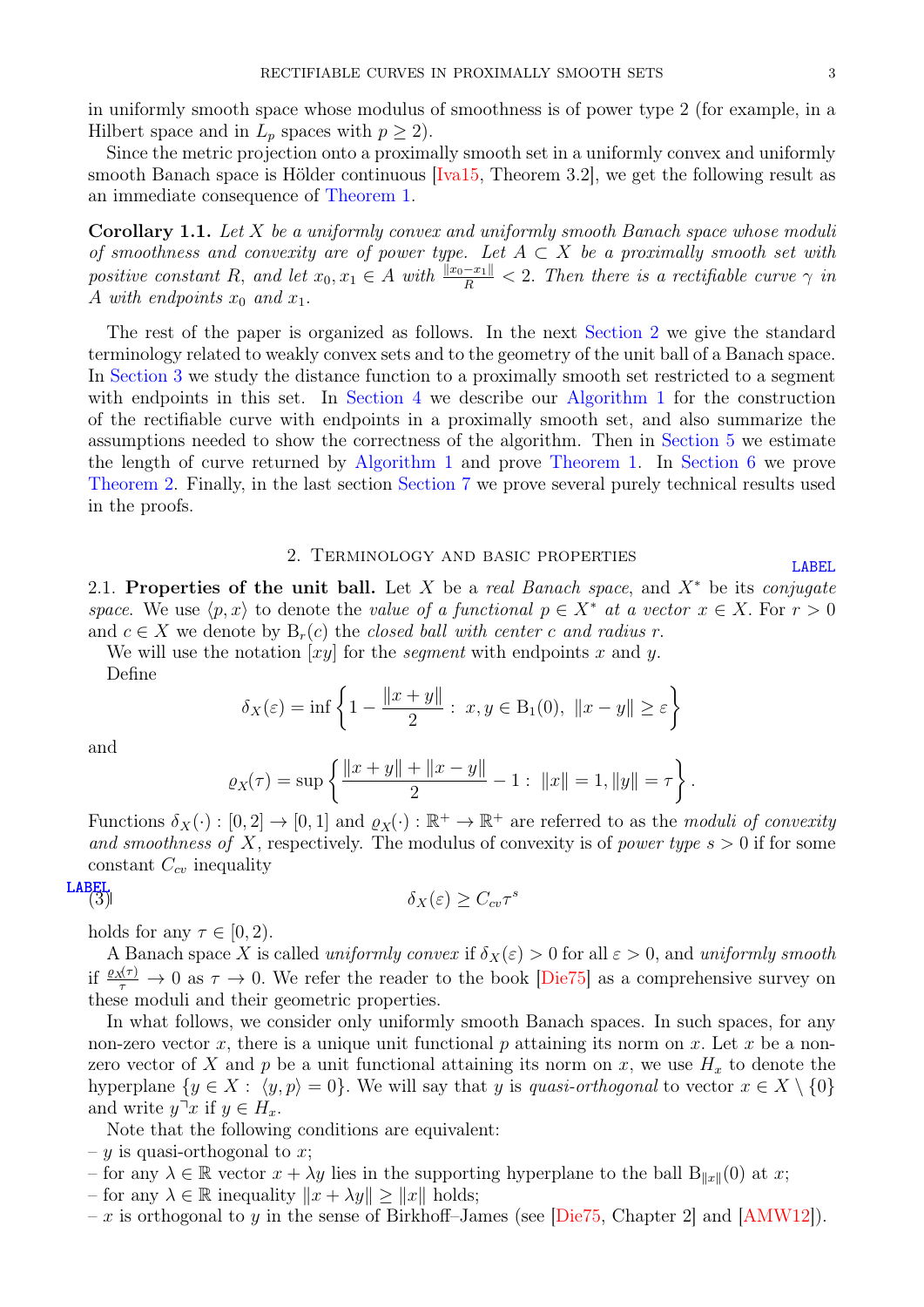2.2. Modulus of smoothness and related functions. The modulus of smoothness of a Banach space is a strictly increasing convex function satisfying the following inequality of Day– Nordlander type (see [\[Die75,](#page-14-15) Chapter 3])

# $\frac{LABEL}{4}$  $\frac{LABEL}{4}$  $\frac{LABEL}{4}$

<span id="page-3-3"></span>
$$
\sqrt{1+\tau^2} - 1 \le \varrho_X(\tau) \le \tau \quad \text{for all } \tau \in [0, +\infty).
$$

The modulus of smoothness is of *power type s* if for some constant  $C_{sm}$ ,

$$
\mathbf{LABEL}
$$

<span id="page-3-2"></span>
$$
\varrho_X(\tau) \le C_{sm}\tau^s \quad \text{for all} \ \ \tau \in [0, +\infty).
$$

It follows that the modulus of smoothness of a uniformly smooth Banach space might be of power type s only for some s in  $(1, 2]$ .

In our computations we will use two functions related to the modulus of smoothness of a Banach space.

Define function  $\omega_X : [0, +\infty) \to [0, +\infty)$  by

$$
\omega_X(\tau) = \frac{\varrho_X(\tau)}{\tau}.
$$

Since the modulus of smoothness of a uniformly smooth Banach space is a strictly increasing convex function, we conclude that  $\omega_X(\cdot)$  is a strictly increasing function. Thus, the inverse function  $\omega_X^{-1}(\cdot)$  is also strictly increasing.

The second function  $\zeta_X^+ : [0, +\infty) \to [0, +\infty)$  is defined by

$$
\zeta_X^+(\varepsilon)=\sup\left\{\|x+\varepsilon y\|:\ \|x\|=\|y\|=1,\,y^\neg x\right\}.
$$

Thus,  $\zeta_X^+(\cdot) - 1$  bounds the *deviation of a point in a supporting hyperplane from the unit ball.* This modulus of a Banach space was studied in [\[IM17\]](#page-14-17), where it was shown that it is equivalent to the modulus of smoothness near zero.

<span id="page-3-1"></span>**Proposition 2.1.** Let  $X$  be an arbitrary Banach space. Then

$$
\varrho_X\bigg(\frac{\varepsilon}{2(1+\varepsilon)}\bigg) \le \zeta_X^+(\varepsilon) - 1 \le \varrho_X(2\varepsilon), \quad \varepsilon \in \left[0, \frac{1}{2}\right].
$$

It is not hard to see that  $\zeta_X^+$  is strictly increasing, and hence, its inverse function  $(\zeta_X^+$  $\binom{+}{X}^{-1}$  is well-defined and is strictly increasing.

2.3. Weakly convex sets. The distance from a point  $x \in X$  to a set  $A \subset X$  is defined as

$$
dist(x, A) = \inf_{a \in A} ||x - a||.
$$

The metric projection of a point  $x$  onto a set  $A$  is defined as any element of the set

$$
P_A(x) = \{a \in A : ||a - x|| = \text{dist}(x, A)\}.
$$

We call the set  $\{x \in X : 0 < \text{dist}(x, A) < R\}$  the *open R-neighborhood* of a set A.

**Definition 2.1.** A set  $A \subset X$  is called proximally smooth with constant R if it is closed and the distance function  $x \mapsto \text{dist}(x, A)$  is continuously differentiable on the open R-neighborhood of  $A$ .

The geometric properties of proximally smooth sets are hidden in the definition. To clarify these geometrical properties, which are very useful in this paper, we introduce two equivalent (in certain spaces) to the proximal smoothness properties. [LABEL](prop:projection_continuity)

<span id="page-3-0"></span>**Proposition 2.2** ([\[BI09\]](#page-14-10)). Let X be a uniformly convex and uniformly smooth Banach space, let  $A \subset X$  be a closed set, and let  $R > 0$ . The following assertions are equivalent:

- (1) A is proximally smooth with constant R.  $\blacksquare$
- (2) the projection map  $x \to P_A(x)$  is single valued and continuous on the open R-neighborhood of  $A$ .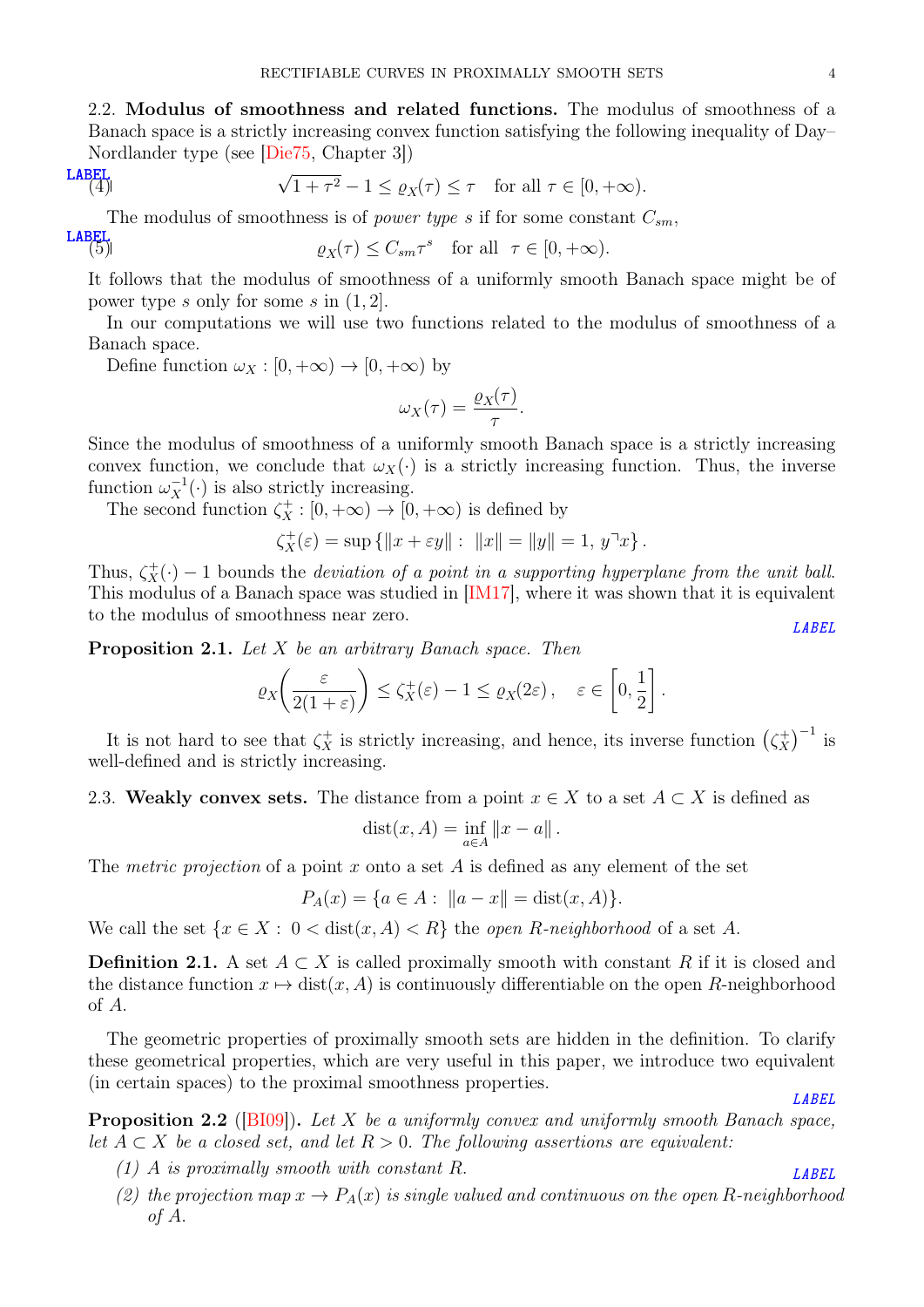<span id="page-4-1"></span>(3) for any u in the open R-neighborhood of A and any  $x \in P_A(u)$  inequality

$$
\text{dist}\bigg(x + \frac{R}{\|u - x\|}(u - x), A\bigg) \ge R
$$

holds.

Roughly speaking, the last property here implies that the set can be supported by a ball of fixed radius  $R$  at a point of its boundary. [LABEL](subsec:construction)

## 2.4. Auxiliary geometric constructions.

**Definition 2.2.** Let A be proximally smooth with constant R, let  $x_0$  and  $x_1$  be two distinct points of A with  $\frac{||x_0 - x_1||}{R} < 2$ , we say that an arbitrary point of the set

$$
P_A([x_0, x_1]) \cap \left( H_{x_0 - x_1} + \frac{x_0 + x_1}{2} \right)
$$

is a *slice-projection* of the midpoint  $\frac{x_0+x_1}{2}$  of the segment  $[x_0x_1]$  onto A.

[Proposition](#page-3-0) [2.2](#page-3-0) and the separation lemma imply that the slice-projection is non-empty in a uniformly smooth and uniformly convex Banach space.

Given a point  $x \in X$  and a set  $D \subset X$ , we denote the cone

$$
x + \left\{ \sum_{1}^{n} \lambda_i (s_i - x) : n \in \mathbb{N}; \lambda_i \ge 0 \text{ and } s_i \in D \text{ for all } i \in [n] \right\}
$$

as cone $(x, D)$ . Note that cone $(x, D)$  is a convex cone for any nonempty set D.

In our computations we will extensively use the following quantity, which describes in a certain way the distortion of the distance function. By definition put

$$
R'(\tau, R) = R \frac{8 \varrho_X(\frac{\tau}{R})}{1 - 8\omega_X(\frac{\tau}{R})} = \tau \frac{8\omega_X(\frac{\tau}{R})}{1 - 8\omega_X(\frac{\tau}{R})}.
$$

#### <span id="page-4-2"></span>3. Distance to a proximally smooth set [LABEL](sec:distance_func)

<span id="page-4-0"></span>In this section we bound the distance between the midpoint of a segment with endpoints in a proximally smooth set  $A$  and its slice-projection onto  $A$ .

<span id="page-4-3"></span>**Lemma 3.1.** Let X be a uniformly convex and uniformly smooth Banach space, let  $R > 0$ and  $A \subset X$  be a proximally smooth with constant R set. Let  $x_0, x_1 \in A$  with  $\frac{||x_0 - x_1||}{R} < 2$  and  $\lambda \in [0,1]$ . Then the following bound on the distance from point  $x_{\lambda} = (1 - \lambda)x_0 + \lambda x_1$  to set A holds

$$
\text{List}(x_{\lambda}, A) \leq 8R\lambda(1-\lambda) \, \varrho_X \bigg( \frac{\|x_0 - x_1\|}{R} \bigg) \, .
$$

*Proof.* [Proposition](#page-3-0) [2.2](#page-3-0) implies that  $P_A(x_\lambda)$  is nonempty for all  $\lambda \in [0, 1]$ . Fix an arbitrary  $\lambda \in (0,1)$  and consider  $y \in P_A(x_\lambda)$ . Using assertion [3](#page-4-1) of [Proposition](#page-3-0) [2.2,](#page-3-0) we get that  $\text{dist}\left(y + R \frac{x_{\lambda}-y}{\|x_{\lambda}-y\|}\right)$  $\left[\frac{x_{\lambda}-y}{\|x_{\lambda}-y\|},A\right] \geq R.$  Hence  $\left\|y + R\frac{x_{\lambda}-y}{\|x_{\lambda}-y\|} - x_0\right\| \geq R$ , and  $\|$  $\frac{x_{\lambda}-y}{\|x_{\lambda}-y\|} - \frac{y-x_0}{R}$  $\boldsymbol{R}$  $\parallel$   $\geq$  1. By the definition of the modulus of smoothness, we get that

$$
2 \varrho_X \left( \left\| \frac{y - x_0}{R} \right\| \right) \ge \left\| \frac{x_\lambda - y}{\|x_\lambda - y\|} + \frac{y - x_0}{R} \right\| + \left\| \frac{x_\lambda - y}{\|x_\lambda - y\|} - \frac{y - x_0}{R} \right\| - 2 \ge \left\| \frac{x_\lambda - y}{\|x_\lambda - y\|} + \frac{y - x_0}{R} \right\| - 1.
$$

Let p be the unit functional attaining its norm on vector  $x_{\lambda} - y$ . Then

[LABEL](ass:equiv_ps_supp)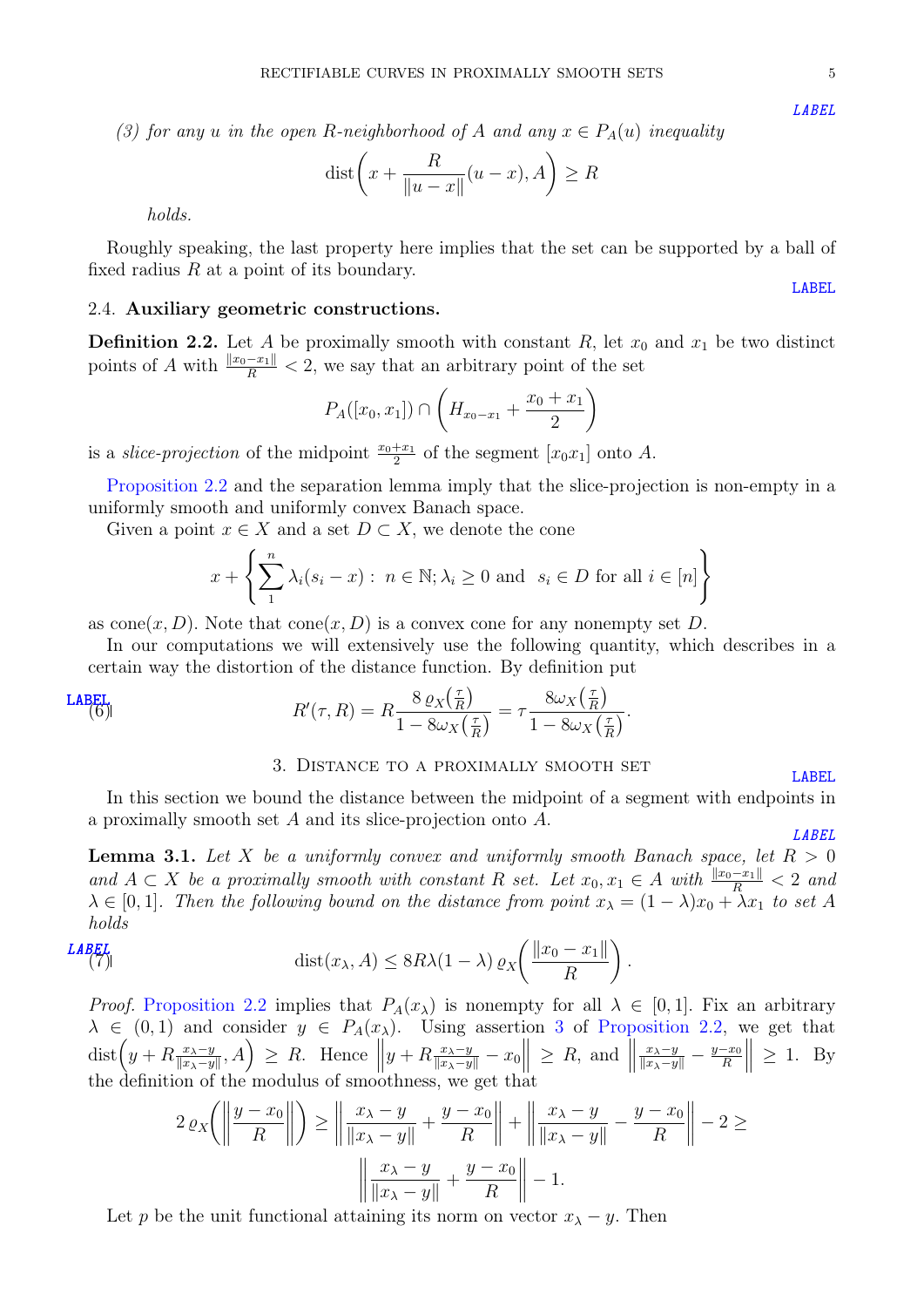$$
\left\|\frac{x_{\lambda}-y}{\|x_{\lambda}-y\|}+\frac{y-x_0}{R}\right\|-1\geq\left\langle p,\frac{x_{\lambda}-y}{\|x_{\lambda}-y\|}+\frac{y-x_0}{R}\right\rangle-1=\frac{1}{R}\left\langle p,y-x_0\right\rangle.
$$

Therefore, we obtain that

$$
\text{LABEL}\atop{\text{(8)}}
$$
\n
$$
\langle p, x_0 - y \rangle \leq 2R \, \varrho_X \bigg( \frac{\|x_0 - y\|}{R} \bigg).
$$

Since  $y \in P_A(x_\lambda)$  and  $x_0, x_1 \in A$ ,

<span id="page-5-0"></span>
$$
||y - x_{\lambda}|| = \text{dist}(x_{\lambda}, A) \le \min\{||x_{\lambda} - x_0||, ||x_{\lambda} - x_1||\} \le
$$
  

$$
\min\{||x_{\lambda} - x_0||, ||x_{\lambda} - x_1||\} \le \min\{\lambda, (1 - \lambda)\} ||x_0 - x_1||.
$$

Therefore,

$$
||y - x_0|| \le ||y - x_\lambda|| + ||x_\lambda - x_0|| \le \min\{2\lambda, 1\} ||x_0 - x_1||.
$$

This, the monotonicity of the modulus of smoothness and inequality [\(8\)](#page-5-0) yield inequality [LABEL](eq:Phi_e_lambda)  $\langle p, x_0 - y \rangle \leq \Phi(\lambda),$ 

<span id="page-5-3"></span><span id="page-5-1"></span>
$$
\langle p, x_0 - y \rangle \le \Phi(\lambda),
$$

where

$$
\Phi(\lambda) = 2R \, \varrho_X \bigg( \frac{\min\left\{2\lambda, 1\right\} \|x_0 - x_1\|}{R} \bigg).
$$

Similarly,

LABEL  
(11) 
$$
\langle p, x_1 - y \rangle \leq \Phi(1 - \lambda)
$$
.

Multiplying inequalities [\(9\)](#page-5-1) and [\(11\)](#page-5-2) by  $(1 - \lambda)$  and  $\lambda$  respectively, and then summing them, one has

<span id="page-5-4"></span><span id="page-5-2"></span> $\langle p, x_{\lambda} - y \rangle < (1 - \lambda) \Phi(\lambda) + \lambda \Phi(1 - \lambda).$ 

This and the inequality dist $(x_{\lambda}, A) \leq ||x_{\lambda} - y|| = \langle p, x_{\lambda} - y \rangle$  imply that

LABEL  
(12) 
$$
\text{dist}(x_{\lambda}, A) \le (1 - \lambda)\Phi(\lambda) + \lambda\Phi(1 - \lambda).
$$

Using once more the convexity of function  $\varrho_X(\cdot)$ , and the identities  $\varrho_X(0) = 0$  and [\(10\)](#page-5-3), we get that

$$
\Phi(\lambda) \le 2R \min\{2\lambda, 1\} \varrho_X\bigg(\frac{\|x_0 - x_1\|}{R}\bigg) \le 4\lambda R \varrho_X\bigg(\frac{\|x_0 - x_1\|}{R}\bigg).
$$

Thus, inequality [\(12\)](#page-5-4) implies that

$$
dist(x_{\lambda}, A) \leq 8R\lambda(1-\lambda) \exp\left(\frac{\|x_0 - x_1\|}{R}\right).
$$

[Proposition](#page-3-0) [2.2](#page-3-0) and the separation lemma imply the following.

<span id="page-5-5"></span>**Lemma 3.2.** Let X be a uniformly convex and uniformly smooth Banach space, let  $A \subset X$ be a proximally smooth with constant R set. Then for any  $x_0, x_1 \in A$  with  $\frac{\|x_0 - x_1\|}{R} < 2$ , there exists a slice-projection of the midpoint of  $[x_0x_1]$  onto A.

<span id="page-5-6"></span>**Lemma 3.3.** Let X be a uniformly convex and uniformly smooth Banach space, let  $A \subset X$  be a proximally smooth with constant R set. Let  $x_0, x_1 \in A$  with  $\frac{\|x_0 - x_1\|}{R} < \omega_X^{-1}(1/8)$ , the following inclusion holds

$$
P_A([x_0x_1]) \subset \text{conv}\left\{x_0, B_{r'}\left(\frac{x_0+x_1}{2}\right) \cap \left(H_{x_1-x_0} + \frac{x_0+x_1}{2}\right), x_1\right\},\
$$

where  $r' = R'(\|x_0 - x_1\|, R)$  (see [\(6\)](#page-4-2)).

[LABEL](lem:slice_proj_existence)

[LABEL](lem:weakly_convex_sausage_waist)

 $\Box$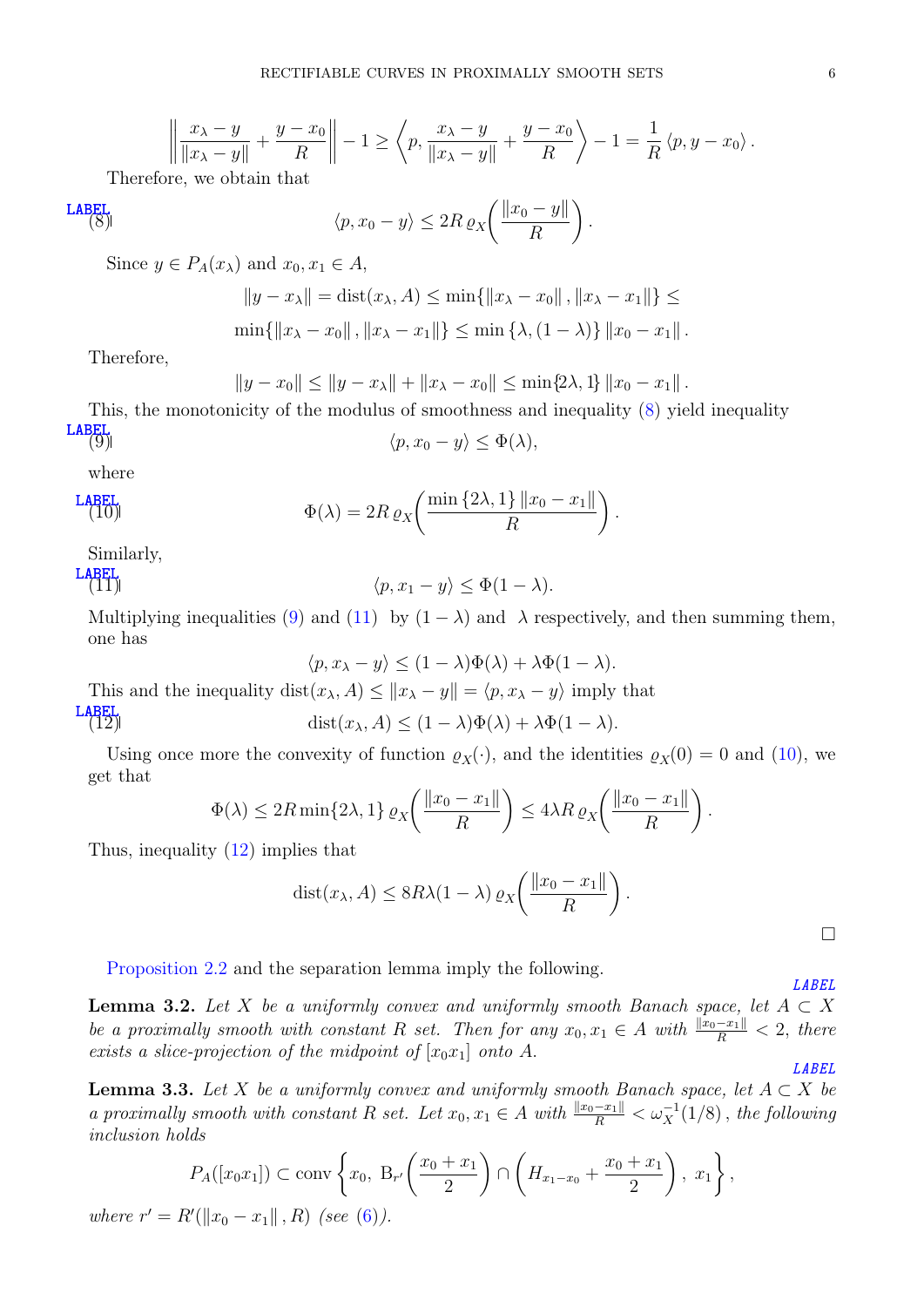*Proof.* We fix a unit vector y quasi-orthogonal to  $x_1-x_0$  and consider the two-dimensional space  $X_2 = \text{Lin}\{y, x_1 - x_0\}$  with the induced norm. Fix  $\lambda \in (0, 1)$  and set  $r = 8R\lambda(1 - \lambda) \varrho_X \left( \frac{\|x_0 - x_1\|}{R} \right)$  $\frac{-x_1\|}{R}$ and  $x_{\lambda} = \lambda x_0 + (1 - \lambda)x_1$ . Note that [Lemma](#page-4-3) [3.1](#page-4-3) implies that  $P_A([x_0, x_1]) \subset \bigcup$  $\lambda \in [0,1]$  $B_r(x_\lambda)$ .

First, we will show that  $x_1 \notin B_r(x_\lambda)$ . That is, we need to verify the following inequality  $r < ||x_{\lambda} - x_1|| = \lambda ||x_1 - x_0||$ , which is equivalent to

$$
8(1 - \lambda) \frac{R}{\|x_0 - x_1\|} \, \varrho_X \bigg( \frac{\|x_0 - x_1\|}{R} \bigg) < 1.
$$

Since  $1 - \lambda \in (0, 1)$ , this inequality holds whenever  $\omega_X\left(\frac{\|x_0 - x_1\|}{R}\right)$  $\left( \frac{-x_1 \parallel}{R} \right) \leq 1/8$ . Thus,  $x_1 \notin B_r(x_\lambda)$ .

Denote the intersection point of ray  $x_{\lambda}x_1$  with the boundary of the ball  $B_r(x_{\lambda})$  by v and let  $\ell$  be one of the two lines passing through  $x_1$  supporting  $B_r(x_\lambda)$ . The tangent point of  $\ell$  and  $B_r(x_\lambda)$  is denoted by w. Note that y is the directional vector of the line supporting  $B_r(x_\lambda)$  at v. Therefore, the lines  $\ell$  and  $x_{1/2} + \text{Lin}\{y\}$  are not parallel and their intersection point, denoted by z, lies in the same half-plane with the point w. By similarity, it suffices to set  $r'$  equal to any upper bound on  $||x_{1/2} - z||$  that does not depend on  $\lambda$  and  $y$ .

Let us estimate  $||x_{1/2} - z||$ . Denote the intersection point of the ray  $x_1 x_\lambda$  and the line  $w +$  $\text{Lin}\lbrace y \rbrace$  by v'. By similarity, we get

LABEL  
(13) 
$$
||x_{1/2} - z|| = \frac{1}{2} ||x_0 - x_1|| \frac{||w - v'||}{||v' - x_1||}.
$$

Since  $y^{\mathsf{T}}(x_1 - x_0)$ , we have that  $v' \in B_r(x_\lambda)$ . Hence, we get

<span id="page-6-1"></span> $||w - v'|| \leq 2r$  and  $||v' - x_1|| \geq ||x_{\lambda} - x_1|| - r = \lambda ||x_1 - x_0|| - r.$ 

Combining these inequalities with inequality [\(13\)](#page-6-1), we get

$$
||x_{1/2} - z|| = \frac{r}{\lambda - \frac{r}{||x_0 - x_1||}} = \frac{8R(1 - \lambda) \exp\left(\frac{||x_0 - x_1||}{R}\right)}{1 - 8(1 - \lambda)\omega_X\left(\frac{||x_0 - x_1||}{R}\right)} < \frac{8R \exp\left(\frac{||x_0 - x_1||}{R}\right)}{1 - 8\omega_X\left(\frac{||x_0 - x_1||}{R}\right)} = r'.
$$

This completes the proof.  $\square$ 

As an immediate corollary, we get.

<span id="page-6-3"></span>**Corollary 3.1.** Let X be a uniformly convex and uniformly smooth Banach space, let  $A \subset X$  be a proximally smooth with constant R set. Let  $x_0, x_1 \in A$  with  $\frac{\|x_0 - x_1\|}{R} < \omega_X^{-1}(1/8)$ , fix  $\lambda \in [0, 1]$ and set  $x_{\lambda} = \lambda x_0 + (1 - \lambda)x_1$ . Then there is a point  $z_{\lambda} \in P_A([x_0, x_1])$  such that

$$
||z_{\lambda} - x_{\lambda}|| \le 4\lambda (1 - \lambda)R'(||x_0 - x_1||, R)
$$

and  $(z_\lambda-x_\lambda)^{\dagger}(x_1-x_0)$ . Moreover, the distance between  $\frac{x_0+x_1}{2}$  and any point of the slice projection of the midpoint  $\frac{x_0+x_1}{2}$  of the segment  $[x_0, x_1]$  onto A is at most  $R(\|x_0-x_1\|, R)$ .

## <span id="page-6-2"></span>4. Construction of a curve

[LABEL](sec:curve_construction)

[LABEL](cor:waist_distance_weak_c)

<span id="page-6-0"></span>4.1. Assumptions on the distance between the endpoints. Our algorithm of curve construction between two distinct points  $x_0$  and  $x_1$  of a proximally smooth set works when points are sufficiently close. Moreover, we need different bounds to prove the convergence of the algorithm and, for example, to prove the inclusion in [Theorem](#page-1-0) [2.](#page-1-0) We have decided to collect all the assumptions on the distance between the two starting points.

By definition put

LABEL  
(14) 
$$
\mu = \zeta_X^+ \left( \frac{2R'(\|x_0 - x_1\|, R)}{\|x_0 - x_1\|} \right)
$$

and recall the definition of  $R'(\tau, R)$  (see [\(6\)](#page-4-2)). Assumptions on  $\frac{\|x_0-x_1\|}{R}$ :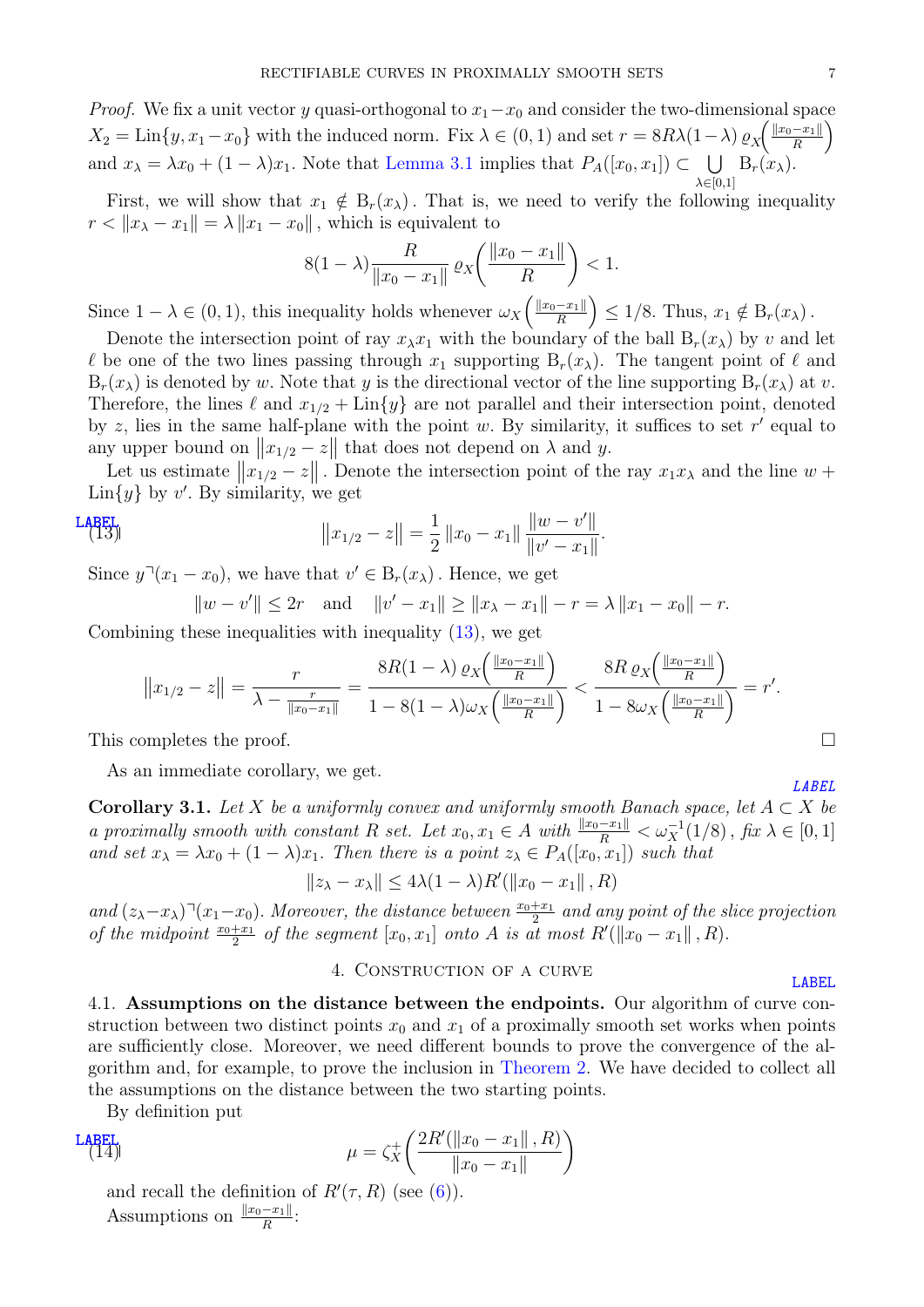$$
(1) \frac{\|x_0 - x_1\|}{R} < \omega_X^{-1}(1/8) \, .
$$
 **LABEL**

<span id="page-7-2"></span>
$$
(2) \mu < 2. \tag{3} \frac{\mu^s}{2^{s-1}} < 1.
$$

<span id="page-7-4"></span>In the next lemma, we show that all these assumptions are fulfilled for a sufficiently small  $||x_0-x_1||$  $\frac{-x_1\|}{R}$ .

<span id="page-7-5"></span>**Lemma 4.1.** Function  $\zeta_X^+$  $\frac{1}{X}\left(\frac{2R'(\tau,R)}{\tau}\right)$  $\left(\frac{(\tau,R)}{\tau}\right)$  is increasing in  $\tau$  on  $\left[0,R\cdot\omega_X^{-1}(1/8)\right)$ , and  $\mu\rightarrow 1$  as  $\frac{\|x_0-x_1\|}{R}\to 0.$ 

Proof. By [Proposition](#page-3-1) [2.1,](#page-3-1) it suffices to show that

$$
\frac{R'(\|x_0 - x_1\|, R)}{\|x_0 - x_1\|} \stackrel{\text{(6)}}{=} \frac{8\omega_X\left(\frac{\|x_0 - x_1\|}{R}\right)}{1 - 8\omega_X\left(\frac{\|x_0 - x_1\|}{R}\right)}
$$

 $\mathcal{L}_{\text{in}}$ 

<span id="page-7-1"></span>.

tends to zero as  $\frac{||x_0 - x_1||}{R}$  tends to zero, which is an immediate consequence of the uniformly smoothness of X. The monotonicity follows from the monotonicity of  $\omega_X(\cdot)$ .

As for the first two of the assumptions, we can bound the corresponding constants using characteristics of a Banach space. The following is a purely technical result, we formulate it as a separate statement and prove it later in [Section](#page-12-0) [7.](#page-12-0)

<span id="page-7-3"></span>**Claim 4.1.** Set  
\n
$$
\beta_L = \omega_X^{-1} \left( \frac{(\zeta_X^+)^{-1}(2)}{8(2 + (\zeta_X^+)^{-1}(2))} \right)
$$

Then  $\beta_L \leq \omega_X^{-1}$  $\frac{-1}{X}(\frac{1}{8})$  $(\frac{1}{8})$  < 2, and for any positive constants  $\tau$  and R satisfying  $\frac{\tau}{R}$  <  $\beta_L$ , inequality  $\zeta_X^+$  $\frac{1}{X}\left(\frac{2R'(\tau,R)}{\tau}\right)$  $\left(\frac{\tau,R)}{\tau}\right)$  < 2 holds.

#### 4.2. Algorithm for the construction of a curve.

<span id="page-7-0"></span>Algorithm 1: Construction of a curve in a proximally smooth set

- **Data:** A proximally smooth with constant  $R$  set  $A \subset X$ , two distinct points  $x_0, x_1$  in A with  $\frac{\|x_0 - x_1\|}{R} < \beta_L$ , where  $\beta_L$  is given by [\(15\)](#page-7-1).
- **Result:** A rectifiable curve  $f([0, 1])$ , where  $f:[0, 1] \rightarrow A$  is a continuous function with  $f(0) = x_0$  and  $f(1) = x_1$

Set  $S_0 = \{0, 1\}$  and  $S_i = \{\frac{j}{2}\}$  $\frac{j}{2^i} | j \in [2^i] \} \} \cup \{0\}$  for  $i \in \mathbb{N}$ .

- (1) Define f at points of  $S_0$  as follows:  $f(0) = x_0$  and  $f(1) = x_1$ .
- (2) For every  $i \in \mathbb{N}$ , we extend the domain of f to the set  $S_i \setminus S_{i-1}$  as follows: set the value of  $f$  at  $\frac{2j-1}{2^i}$  to be a slice-projection of the midpoint of the segment  $\int f\left(\frac{j-1}{2^{i-1}}\right)$  $\frac{j-1}{2^{i-1}}$ )  $f\left(\frac{j}{2^{i-1}}\right)$  $\left[\frac{j}{2^{i-1}}\right]$  for all  $j \in [2^{i-1}]$  on A.
- (3) Continuously extend  $f$  on [0, 1].

4.3. Problems needed to be justified. To show the correctness of [Algorithm](#page-7-0) [1,](#page-7-0) one needs to check:

- (1) For every  $i \in \mathbb{N}$  and  $j \in [2^{i-1}]$ , there exists a slice-projection of the midpoint of a segment  $\left[ f\left( \frac{j-1}{2^{i-1}}\right) \right]$  $\frac{j-1}{2^{i-1}}$ )  $f\left(\frac{j}{2^{i-1}}\right)$  $\left(\frac{j}{2^{i-1}}\right)$  onto the set A.
- (2)  $f$  can be continuously extended from the rational numbers of [0, 1] to the whole segment.
- (3) Curve  $f([0, 1])$  is rectifiable.

According to [Lemma](#page-5-5) [3.2](#page-5-5) to show the existence of a slice-projection at each step, it suffices to show that the length of segment  $\int f\left(\frac{j-1}{2^{i-1}}\right)$  $\frac{j-1}{2^{i-1}}$ )  $f\left(\frac{j}{2^{i-1}}\right)$  $\left[\frac{j}{2^{i-1}}\right]$  is less than  $R\omega_X^{-1}(1/8)$ . We will justify these questions for  $x_0, x_1$  and R satisfying assumption [2.](#page-7-2)

[LABEL](lem:small_mu)

[LABEL](claim:nasty)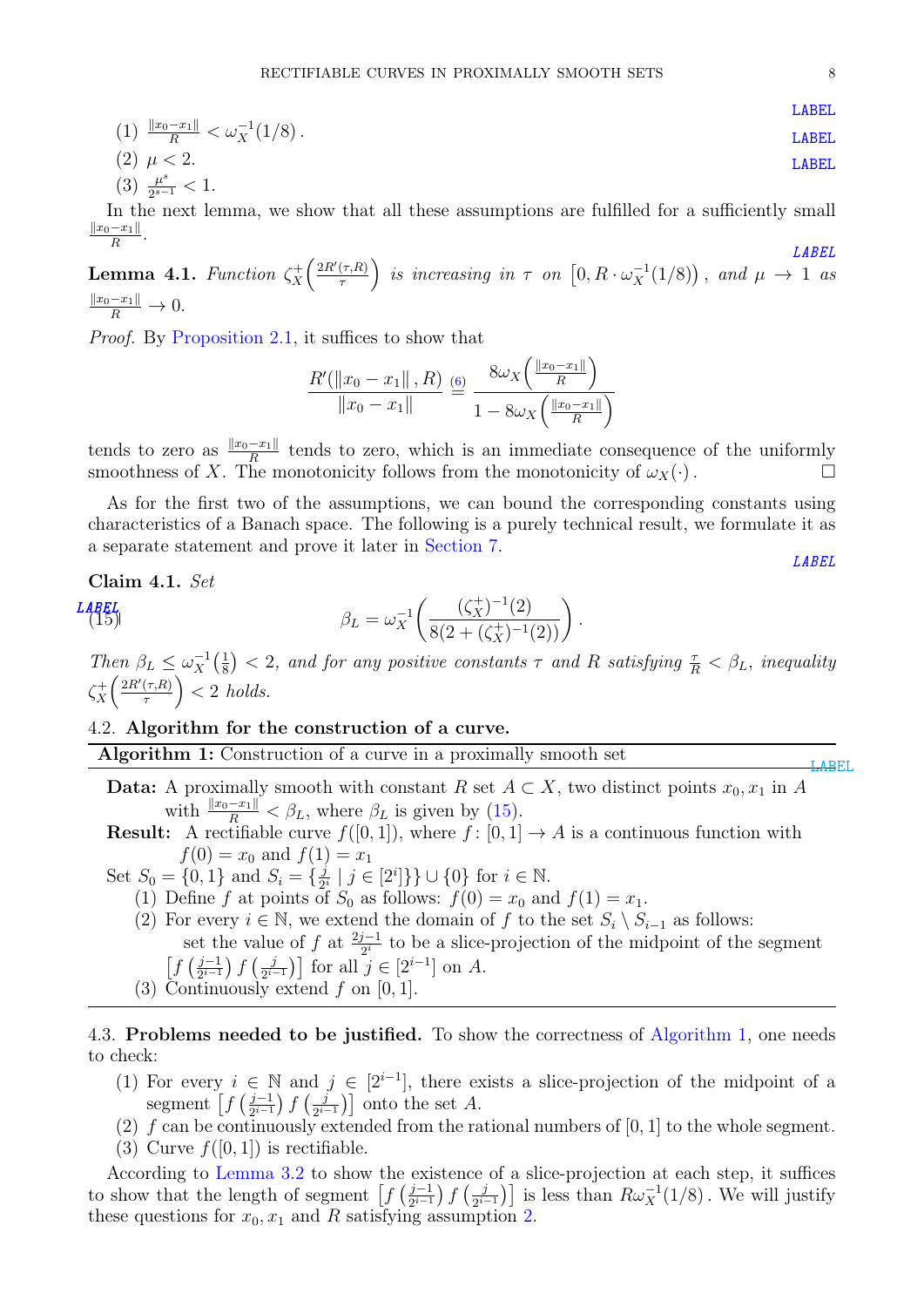

FIGURE 1. The first two iterations of the algorithm.

#### 5. Bound on length [LABEL](sec:length_bound)

 $\Delta_0$ ].

<span id="page-8-0"></span>[Theorem](#page-1-1) [1](#page-1-1) is an immediate consequence of the following theorem.

Theorem 3. Under the condition of [Theorem](#page-1-1) [1,](#page-1-1) additionally let the modulus of smoothness of  $X$  satisfy inequality [\(5\)](#page-3-2) and

$$
\frac{\|x_0 - x_1\|}{R} < \beta_L = \omega_X^{-1} \left( \frac{(\zeta_X^+)^{-1}(2)}{8(2 + (\zeta_X^+)^{-1}(2))} \right).
$$

Then [Algorithm](#page-7-0) [1](#page-7-0) returns curve  $\gamma$  satisfying the following inequality:

<span id="page-8-2"></span>length 
$$
(\gamma) \le ||x_0 - x_1|| \exp \left[ \left( \frac{16}{5} \right)^s C_{sm}^{s+1} \frac{1}{1 - \left( \frac{\mu}{2} \right)^{s(s-1)}} \left( \frac{||x_0 - x_1||}{2R} \right)^{s(s-1)} \right],
$$

where  $\mu$  is given by [\(14\)](#page-6-2).

*Proof.* We denote by  $\gamma_i$  the polygonal curve with consecutive vertices of  $\{f(t) | t \in S_i\}$  and by  $\Delta_i$  the largest length of a segment of  $\gamma_i$ ,  $i \in \mathbb{N} \cup \{0\}.$ 

We start with an upper bound on  $\Delta_i$ . By construction, we have that

$$
\Delta_i \leq \frac{\Delta_{i-1}}{2} \zeta_X^+ \left( \frac{2R'(\Delta_{i-1}, R)}{\Delta_{i-1}} \right).
$$

To have a meaningful bound, one needs to guarantee that the argument of  $\zeta_X^+(\cdot)$  is less than one. Using [Claim](#page-7-3) [4.1,](#page-7-3) we see that  $\Delta_i < \Delta_{i-1}$  starting with  $i = 1$ . Hence, we have

# Lemma 5.1.

L **ABEL**  
\n
$$
\Delta_i \leq \frac{\mu}{2} \Delta_{i-1} \leq \left(\frac{\mu}{2}\right)^i \Delta_0 \to 0 \quad as \ i \to \infty.
$$

Denote 
$$
\psi(\tau) = \zeta_X^+ \left( \frac{2R'(\tau, R)}{\tau} \right) - 1
$$
. Using (17) in (16), we obtain  

$$
\Delta_i \le \frac{\Delta_{i-1}}{2} \left( 1 + \psi \left( \left( \frac{\mu}{2} \right)^i \Delta_0 \right) \right) \le \frac{\Delta_{i-1}}{2} \exp \left[ \psi \left( \left( \frac{\mu}{2} \right)^i \Delta_0 \right) \right]
$$

Therefore, we have

<span id="page-8-1"></span>
$$
\Delta_i \leq \frac{\Delta_0}{2^i} \exp\left[\sum_0^i \psi\left(\left(\frac{\mu}{2}\right)^i \Delta_0\right)\right].
$$

<span id="page-8-3"></span>Finally,

LABET, length 
$$
(\gamma_i) \leq 2^i \Delta_i \leq \Delta_0 \exp \left[\sum_0^i \psi\left(\left(\frac{\mu}{2}\right)^i \Delta_0\right)\right] \leq \Delta_0 \exp \left[\sum_0^\infty \psi\left(\left(\frac{\mu}{2}\right)^i \Delta_0\right)\right].
$$
  
W, the length  $|A|$ 

We need to bound the series in the rightmost part in  $(18)$ . It is a purely technical task that involves only routine computations. We formulate the following inequality and prove it later in Section [7.](#page-12-0)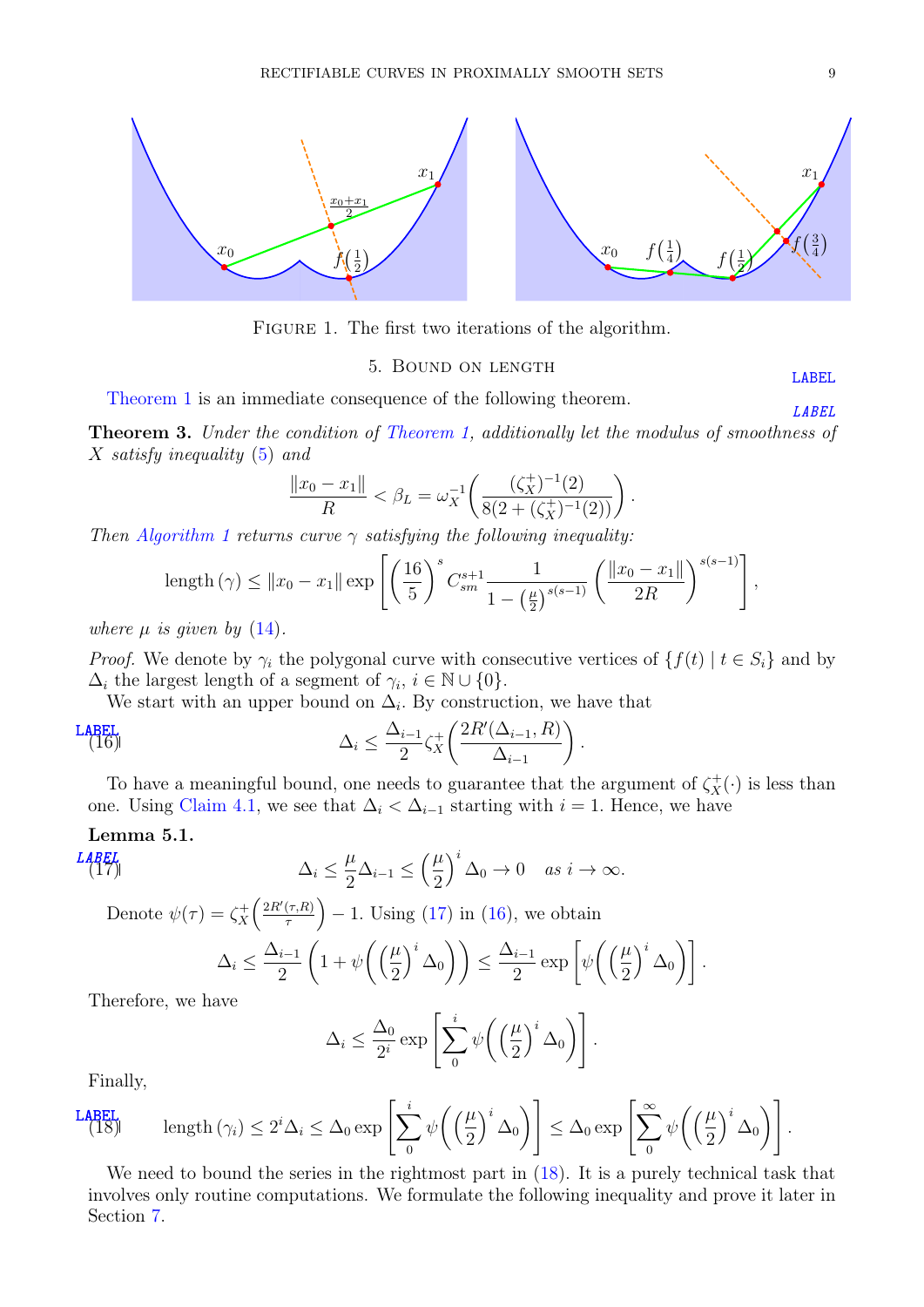<span id="page-9-1"></span>Claim 5.1. Let  $0 < \Delta_0 < R \cdot \beta_L$ . Then

$$
\exp\left[\sum_{0}^{\infty}\psi\bigg(\left(\frac{\mu}{2}\right)^{i}\Delta_0\bigg)\right] \leq \exp\left[\left(\frac{16}{5}\right)^{s}C_{sm}^{s+1}\frac{1}{1-\left(\frac{\mu}{2}\right)^{s(s-1)}}\left(\Delta_0\right)^{s(s-1)}\right].
$$

Thus, passing to the limit in  $(18)$  as *i* tends to infinity and using [Claim](#page-9-1) [5.1,](#page-9-1) we get that the lengths of  $\gamma_i$  are uniformly bounded. Therefore, function f constructed above is uniformly continuous on the rational numbers of interval [0, 1]. By routine, it can be extended to the continuous function on the whole interval with values in  $A$ . Thus,  $f$  defines a continuous curve in A. Using [\(18\)](#page-8-3) again, one sees that the first variation of  $\gamma = f([0, 1])$  is bounded. Thus,  $\gamma$  is  $\blacksquare$ rectifiable.  $\blacksquare$ 

#### 6. Inclusion

<span id="page-9-0"></span>In this Section we prove [Theorem](#page-1-0) [2.](#page-1-0) The proof consists of several steps. Firstly, we show that the curve returned by [Algorithm](#page-7-0) [1](#page-7-0) is in a cylinder of a certain radius around line  $x_0x_1$ . Then we show that the second part of the curve, that is  $f([1/2, 1])$ , belongs to a certain convex cone with apex at  $x_0$ . Finally, we prove that all parts of the curve of the form  $f([1/2^k, 1/2^{k-1}])$ are in a certain cone with apex at  $x_0$ .

Again, we denote by  $\gamma_i$  the polygonal curve with consecutive vertices of  $\{f(t) | t \in S_i\}$  and by  $\Delta_i$  the largest length of a segment of  $\gamma_i$ ,  $i \in \mathbb{N} \cup \{0\}$ . Denote an intersection point of the hyperplane  $H_{x_0-x_1} + f(t)$  and the line  $x_0x_1$  by  $g(t)$ . Define  $g_2 : [0, 1] \rightarrow [0, \infty)$  and  $g_1 : [0, 1] \rightarrow$  $[0, \infty)$  by

 $g_2(t) = ||x_0 - g(t)||$  and  $g_1(t) = ||f(t) - g(t)||$ .

We choose  $\beta_I$  in such a way that inequality  $\frac{||x_0 - x_1||}{R} < \beta_I$  implies assumption [3.](#page-7-4) By [Lemma](#page-7-5) [4.1](#page-7-5) such a constant exists.

To bound  $g_1$  from above and  $g_2$  from below, we need the following purely technical result, which we prove in the next section. [LABEL](claim:sum)

<span id="page-9-3"></span>Claim 6.1. Under the conditions of [Theorem](#page-1-0) [2,](#page-1-0) additionally let the modulus of smoothness of  $X$  satisfy inequality [\(5\)](#page-3-2) and let  $\frac{\|x_0 - x_1\|}{R}$  satisfy assumption [3,](#page-7-4) then inequality

$$
\sum_{j=0}^{k} \frac{R'(\Delta_j, R)}{2^{k-j}} < \frac{24C_{sm}}{1 - \frac{\mu^s}{2^{s-1}}} \cdot \left(\frac{\Delta_0}{R}\right)^{s-1} \cdot \frac{\Delta_0}{2^k}
$$

holds.

<span id="page-9-4"></span>Lemma 6.1. Under the condition of [Theorem](#page-1-0) [2,](#page-1-0) additionally let the modulus of smoothness of  $X$  satisfy inequality [\(5\)](#page-3-2) and  $\frac{||x_0-x_1||}{R}$  satisfy assumption [3.](#page-7-4) For any  $t \in [0,1]$ , inequality

$$
g_1(t) \le \frac{48C_{sm}}{1 - \frac{\mu^s}{2^{s-1}}} \cdot \left(\frac{\Delta_0}{R}\right)^{s-1} \Delta_0
$$

holds.

*Proof.* We will greedy estimate  $q_1(t)$ ,  $t \in (0, 1)$  from above. We proceed by induction on k and will prove the following

$$
\text{LABEL}\atop (19)\qquad \qquad g_1\left(\frac{2j-1}{2^k}\right) \le 2\sum_{i=0}^k R'(\Delta_i, R) \quad \forall \ k \in \mathbb{N}, \ j \in [2^{k-1}].
$$

[Lemma](#page-5-6) [3.3](#page-5-6) yields the case  $k = 1$ . Suppose inequality [\(19\)](#page-9-2) holds for  $k - 1$ . Let us prove it for k. Fix  $j \in [2^{k-1}]$  and denote

<span id="page-9-2"></span>
$$
a = \frac{f(\frac{2j-2}{2^k}) + f(\frac{2j}{2^k})}{2}
$$
 and  $b = x_0x_1 \cap (H_{x_0-x_1} + a)$ .

[LABEL](claim:bounder)

[LABEL](sec:inclusion)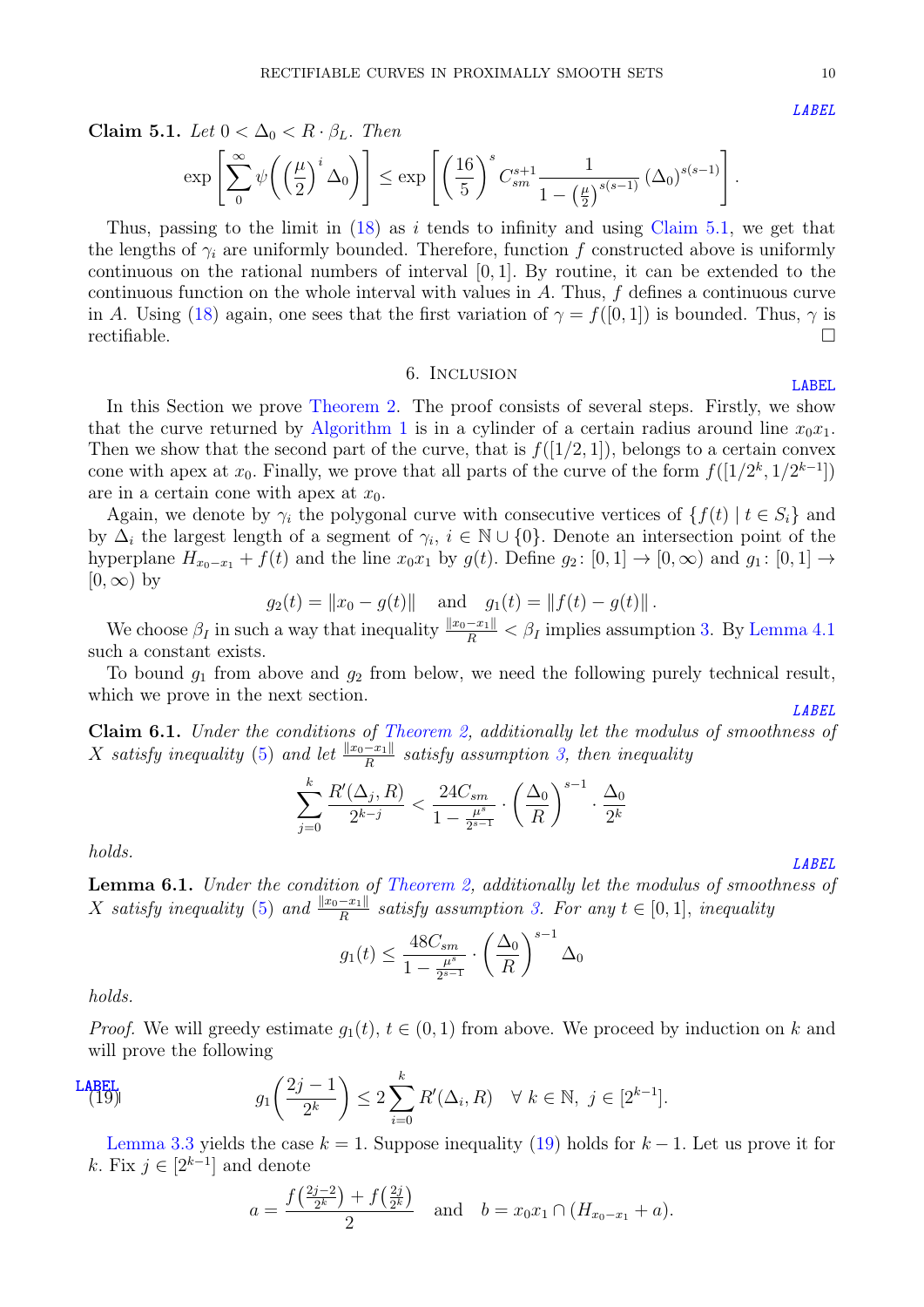Then, by the triangle inequality, we get

$$
g_1\left(\frac{2j-1}{2^k}\right) = \left\| g\left(\frac{2j-1}{2^k}\right) - f\left(\frac{2j-1}{2^k}\right) \right\| \le \left\| g\left(\frac{2j-1}{2^k}\right) - b \right\| + \|b - a\| + \left\| a - f\left(\frac{2j-1}{2^k}\right) \right\|.
$$
 Again, by the triangle inequality,

yuanty,

$$
||b - a|| \le \frac{g_1(\frac{2j-2}{2^k}) + g_1(\frac{2j}{2^k})}{2},
$$

and by construction, we have

$$
\left\|g\left(\frac{2j-1}{2^k}\right)-b\right\| \le \left\|f\left(\frac{2j-1}{2^k}\right)-a\right\| \le R'(\Delta_k, R).
$$

Thus,

$$
g_1\left(\frac{2j-1}{2^k}\right) \le 2\left\|f\left(\frac{2j-1}{2^k}\right) - a\right\| + \frac{g_1\left(\frac{2j-2}{2^k}\right) + g_1\left(\frac{2j}{2^k}\right)}{2} \le 2R'(\Delta_k, R) + 2\sum_{i=0}^{k-1} R'(\Delta_i, R).
$$

Inequality [\(19\)](#page-9-2) is proven.

Thus, by [Claim](#page-9-3) [6.1](#page-9-3) and continuity, we have that

$$
g_1(t) \le \frac{48C_{sm}}{1 - \frac{\mu^s}{2^{s-1}}} \cdot \left(\frac{\Delta_0}{R}\right)^{s-1} \Delta_0
$$

for any  $t \in [0, 1]$ .

[Lemma](#page-9-4) [6.1](#page-9-4) says that the curve returned by the algorithm lies in a certain cylinder around line  $x_0x_1$ . To understand curve's behavior near endpoints, we need a more subtle argument. [LABEL](lem:final_estimates2)

**Lemma 6.2.** Under the condition of [Theorem](#page-1-0) [2,](#page-1-0) additionally let the modulus of smoothness of X satisfy inequality [\(5\)](#page-3-2) and  $\frac{\|x_0 - x_1\|}{R}$  satisfy assumption [3.](#page-7-4) For any  $t \in \left[\frac{1}{2}\right]$  $\left[\frac{1}{2},1\right]$ , inequality  $g_2(t) \geq \frac{\Delta_0}{4}$  $rac{\Delta_0}{4}$  holds.

*Proof.* We will greedy estimate  $g_2(t)$ ,  $t \in \left(\frac{1}{2}\right)$  $(\frac{1}{2}, 1)$  from below. We proceed by induction on k and will prove the following

$$
\frac{\text{LABEL}}{(20)} \qquad \qquad g_2\bigg(\frac{2j-1}{2^k}\bigg) \ge \frac{\Delta_0}{2} - \sum_{i=0}^k R'(\Delta_i, R) \quad \forall \ k \in \mathbb{N}, \ j \in [2^{k-1}], \ j > 2^{k-2}.
$$

<span id="page-10-0"></span>The construction of the curve and definition of  $g_2(\cdot)$  yield that

$$
g_2\left(\frac{1}{2}\right) = \frac{\Delta_0}{2} \ge \frac{\Delta_0}{2} - R'(\Delta_0, R).
$$

Thus, we have the induction basis. Suppose now that  $(20)$  holds for some  $k-1$ . Let us now prove that it holds for  $k$ .

Fix  $j \in [2^{k-1}], j > 2^{k-2}$  and denote

$$
a = \frac{f(\frac{2j-2}{2^k}) + f(\frac{2j}{2^k})}{2} \quad \text{and} \quad b = x_0 x_1 \cap (H_{x_0 - x_1} + a).
$$

Note that b and  $q(t)$  lie on the line  $x_0x_1$ .

By the triangle inequality, we obtain that

$$
g_2\left(\frac{2j-1}{2^k}\right) = \left\|x_0 - g\left(\frac{2j-1}{2^k}\right)\right\| \ge \|x_0 - b\| - \left\|g\left(\frac{2j-1}{2^k}\right) - b\right\|.
$$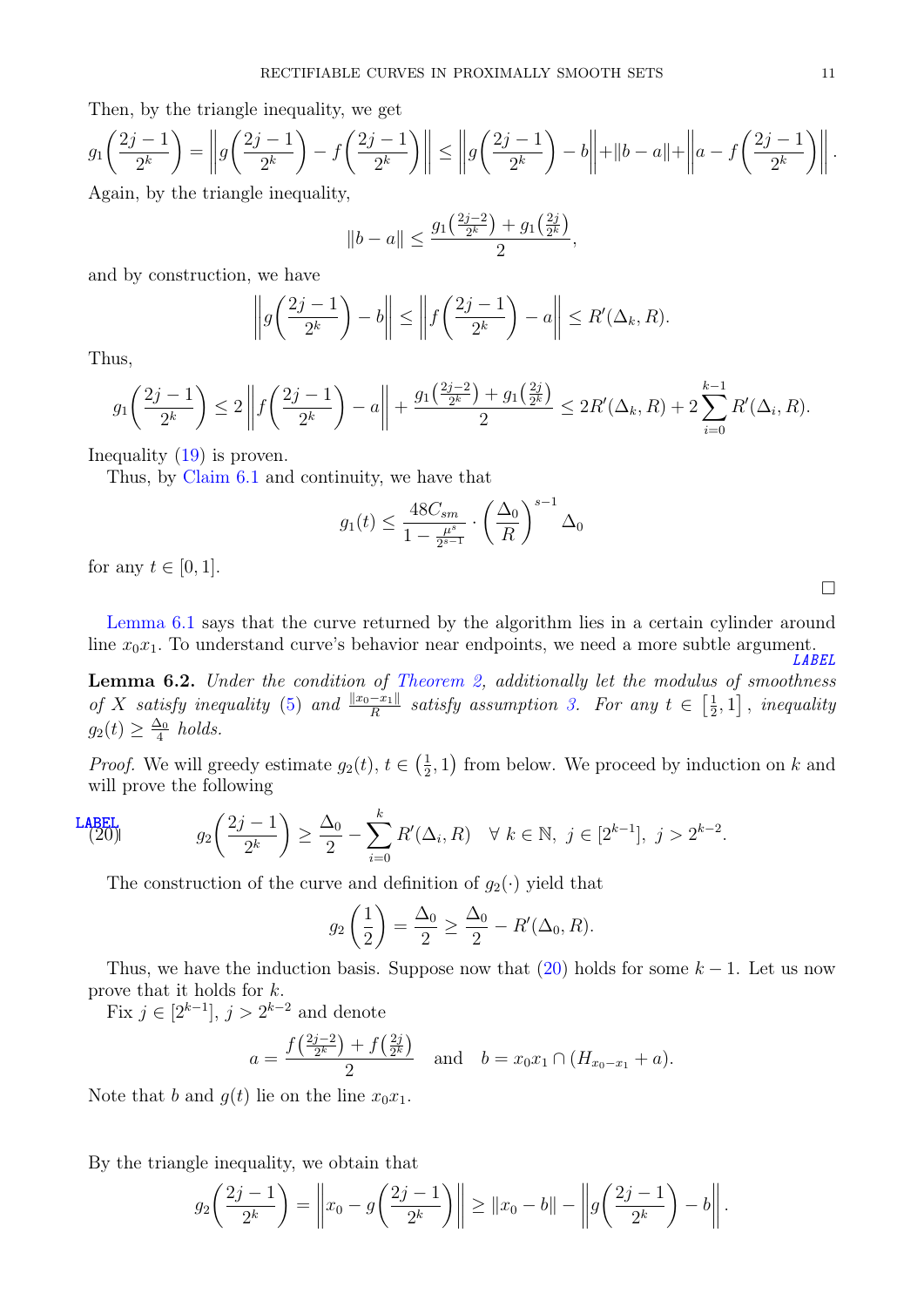

FIGURE 2. Illustration for the proof of [Lemma](#page-9-4) [6.1.](#page-9-4) Here,  $k = 2$  and  $j = 2$ . Thus,  $2a = f\left(\frac{1}{2}\right)$  $(\frac{1}{2}) + f(1) = f(\frac{1}{2})$  $(\frac{1}{2}) + x_1$ . The dashed lines denotes hyperplanes parallel to  $H_{x_0-x_1}$ .

By the definition of  $b$ , we have

$$
||b - x_0|| = \frac{g_2(\frac{2j-2}{2^k}) + g_2(\frac{2j}{2^k})}{2}.
$$

As  $f(t) - g(t)$  is quasi-perpendicular to  $x_0 - x_1$ , we have that

$$
\left\|g\left(\frac{2j-1}{2^k}\right)-b\right\| \le \left\|f\left(\frac{2j-1}{2^k}\right)-a\right\|.
$$

Thus,

$$
g_2\left(\frac{2j-1}{2^k}\right) \ge \frac{g_2\left(\frac{2j-2}{2^k}\right) + g_2\left(\frac{2j}{2^k}\right)}{2} - \left\| f\left(\frac{2j-1}{2^k}\right) - a \right\| \ge \frac{\Delta_0}{2} - R'(\Delta_k, R) - \sum_{i=0}^{k-1} R'(\Delta_i, R).
$$

Inequality [\(20\)](#page-10-0) is proven.

[Claim](#page-9-3) [6.1,](#page-9-3) the assumptions on  $\Delta_0$ , and the continuity of  $g(\cdot)$  imply that  $g_2(t) \geq \frac{\Delta_0}{4}$  $rac{\Delta_0}{4}$  for all  $t \in \left[\frac{1}{2}\right]$  $\frac{1}{2}, 1]$ . The contract of the contract of the contract of the contract of the contract of the contract of the contract of the contract of the contract of the contract of the contract of the contract of the contract of the contrac [LABEL](cor:inclusion_second_half)

<span id="page-11-0"></span>Corollary 6.1. Under the condition of [Theorem](#page-1-0) [2,](#page-1-0) additionally let the modulus of smoothness of X satisfy inequality [\(5\)](#page-3-2) and  $\frac{\|x_0-x_1\|}{R}$  satisfy assumption [3.](#page-7-4) For any  $t \in \left[\frac{1}{2}\right]$  $\left[\frac{1}{2},1\right]$ , the set  ${f(t): t \in [\frac{1}{2}]}$  $\left[\frac{1}{2},1\right]$  is a subset of

cone 
$$
(x_0, B_{L_1\Delta_0}(x_1) \cap (H_{x_0-x_1}+x_1))
$$
,

where

$$
L_1 = \frac{400C_{sm}}{1 - \frac{\mu^s}{2^{s-1}}} t \left(\frac{\Delta_0}{R}\right)^{s-1}.
$$

Define

$$
r_i = \frac{1}{1 - \frac{\mu^s}{2^{s-1}}} \cdot \frac{400C_{sm}}{1 - \frac{\mu^s}{2^{s-1}}} \cdot \left(\frac{\Delta_i}{R}\right)^{s-1} \Delta_i \quad \text{and} \quad G_i = \text{cone}\left(x_0, B_{r_i}\left(f\left(\frac{1}{2^{i-1}}\right)\right)\right), \ i \in \mathbb{N}.
$$

<span id="page-11-2"></span>Lemma 6.3. Under the condition of [Theorem](#page-1-0) [2,](#page-1-0) additionally let the modulus of smoothness of X satisfy inequality [\(5\)](#page-3-2) and  $\frac{||x_0 - x_1||}{R}$  satisfy assumption [3.](#page-7-4) Then  $f([0, 1]) \subset G_1$ .

*Proof.* By inequality [\(17\)](#page-8-1) and assumption [\(3\)](#page-7-4), we have that  $\Delta_i \leq \Delta_{i-1}$ . Hence,  $R'(\Delta_i, R) \leq$  $R'(\Delta_{i-1}, R)$ . Thus, Corollary [6.1](#page-11-0) implies that  $f([1/2^i, 1/2^{i-1}]) \subset G_i$  for every  $i \in \mathbb{N}$ . Thus, to prove the lemma, it suffices to show that  $G_i \subset G_1$  for all  $i \in \mathbb{N}$ . By construction, the curve  $f([0, 1/2<sup>i</sup>])$  $f([0, 1/2<sup>i</sup>])$  $f([0, 1/2<sup>i</sup>])$  coincides with the curve returned by [Algorithm](#page-7-0) 1 applied to points  $x_0$  and  $f(1/2<sup>i</sup>)$ . Let us prove that  $G_i \subset G_{i-1}$ . By assumption [\(3\)](#page-7-4) and by inequality [\(17\)](#page-8-1),

<span id="page-11-1"></span>
$$
r_i \le \frac{1}{2} \cdot \frac{\mu^s}{2^{s-1}} r_{i-1}.
$$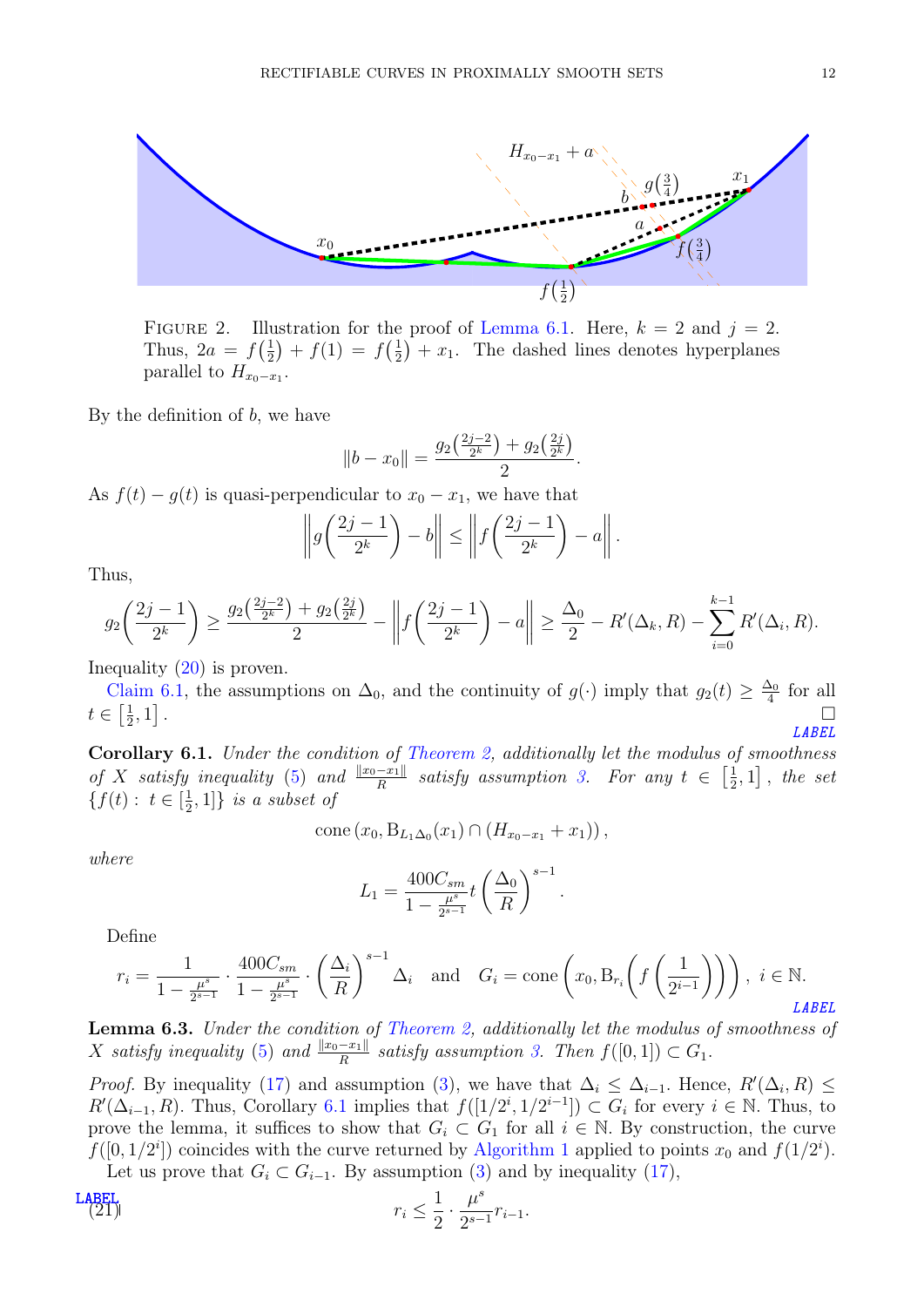Denote the midpoint of a segment  $[x_0, f(1/2^{i-1})]$  by  $a_i$ . By the triangle inequality,

$$
G_{i+1} \subset \text{cone}(x_0, B_{r_i + ||f(1/2^i) - a_i||}(a_i))
$$
 for all  $i \in \mathbb{N}$ .

By similarity,

cone
$$
(x_0, B_{r_i+\|f(1/2^{i})-a_i\|}(a_i))
$$
 = cone $(x_0, B_{2r_i+2\|f(1/2^{i})-a_i\|}(f(1/2^{i-1})))$  for all  $i \in \mathbb{N}$ .

Applying [Corollary](#page-6-3) [3.1](#page-6-3) with  $x_0 = x_0$  and  $x_1 = f(1/2^i)$ , we get that

$$
||f(1/2^{i}) - a_{i}|| \leq R'(||f(1/2^{i-1} - x_{0})||, R) \leq R'(\Delta_{i}, R).
$$

Since  $\Delta_i \leq \Delta_0 \leq \beta_I$  and by [Claim](#page-9-3) [6.1,](#page-9-3)

$$
||f(1/2^{i}) - a_{i}|| \leq \frac{24C_{sm}}{1 - \frac{\mu^{s}}{2^{s-1}}} \left(\frac{\Delta_{i-1}}{R}\right)^{s-1} \Delta_{i} \leq \left(1 - \frac{\mu^{s}}{2^{s-1}}\right) r_{i-1}.
$$

This and inequality [\(21\)](#page-11-1) imply that

$$
2r_i + 2||f(1/2^i) - a_i|| \le r_{i-1}.
$$

Consequently, by the triangle inequality, one has

$$
G_{i+1} \subset \text{cone}(x_0, \mathcal{B}_{r_i + \|f(1/2^i) - a_i\|}(a_i)) \subset G_i \quad \text{for all } i \in \mathbb{N}.
$$

Hence, we conclude that  $G_i \subset G_1$  for all  $i \in \mathbb{N}$ , completing the proof of the lemma.

By symmetry and by [Lemma](#page-11-2) [6.3,](#page-11-2) we get the following result which implies [Theorem](#page-1-0) [2.](#page-1-0)

Theorem 4. Under the condition of [Theorem](#page-1-0) [2,](#page-1-0) additionally let the modulus of smoothness of X satisfy inequality [\(5\)](#page-3-2) and  $\beta_I$  satisfy inequality

$$
\frac{\nu^s}{2^{s-1}} < 1, \quad \text{where} \quad \nu = \zeta_X^+ \left( \frac{2R'(\beta_I, R)}{\beta_I} \right).
$$

Then the curve  $\gamma$  returned by [Algorithm](#page-7-0) [1](#page-7-0) satisfies inclusion

$$
\gamma \subset \operatorname{conv}\left\{x_0, B_r\left(\frac{x_0 + x_1}{2}\right), x_1\right\},\right
$$

where

$$
r = \frac{1}{1 - \frac{\mu^s}{2^{s-1}}} \cdot \frac{400 C_{sm}}{1 - \frac{\mu^s}{2^{s-1}}} ||x_0 - x_1|| \left(\frac{||x_0 - x_1||}{R}\right)^{s-1}.
$$

## <span id="page-12-1"></span>7. Proofs of technical results

<span id="page-12-0"></span>*Proof of [Claim](#page-7-3) [4.1.](#page-7-3)* Denote  $\zeta^{-1} = (\zeta_X^+)$  $(\chi_X^+)^{-1}$  (2). The definition of  $\zeta_X^+(\cdot)$  implies that **[LABEL](eq:inequality_zeta)**<br>  $(22)$   $1 + \tau \ge \zeta_X^+(\tau) \ge 1.$ 

Since  $\omega_X^{-1}(\cdot)$  is an increasing function, one has  $\omega_X^{-1}(3/40) < \omega_X^{-1}(1/8)$ . Thus, to show that  $\beta_L \leq \omega_X^{-1}(1/8)$ , and it suffices to show that  $\frac{\zeta^{-1}}{2+\zeta^{-1}} \leq \frac{3}{5}$  $\frac{3}{5}$ . By [\(22\)](#page-12-1) and by monotonicity, we obtain that

$$
\frac{\zeta^{-1}}{2+\zeta^{-1}} \le \frac{\tau+1}{2+\tau+1}\bigg|_{\tau=2} = \frac{3}{5}.
$$

Since  $R'(\tau,R) = \tau \frac{8\omega_X(\frac{\tau}{R})}{1-8\omega_L(\tau)}$  $\frac{\partial \omega_{X(R)}}{1-8\omega_X(\frac{\tau}{R})}$  (see [\(6\)](#page-4-2)), we have

$$
\zeta_X^+\left(\frac{2R'(\tau,R)}{\tau}\right) = \zeta_X^+\left(\frac{16\omega_X\left(\frac{\tau}{R}\right)}{1-8\omega_X\left(\frac{\tau}{R}\right)}\right).
$$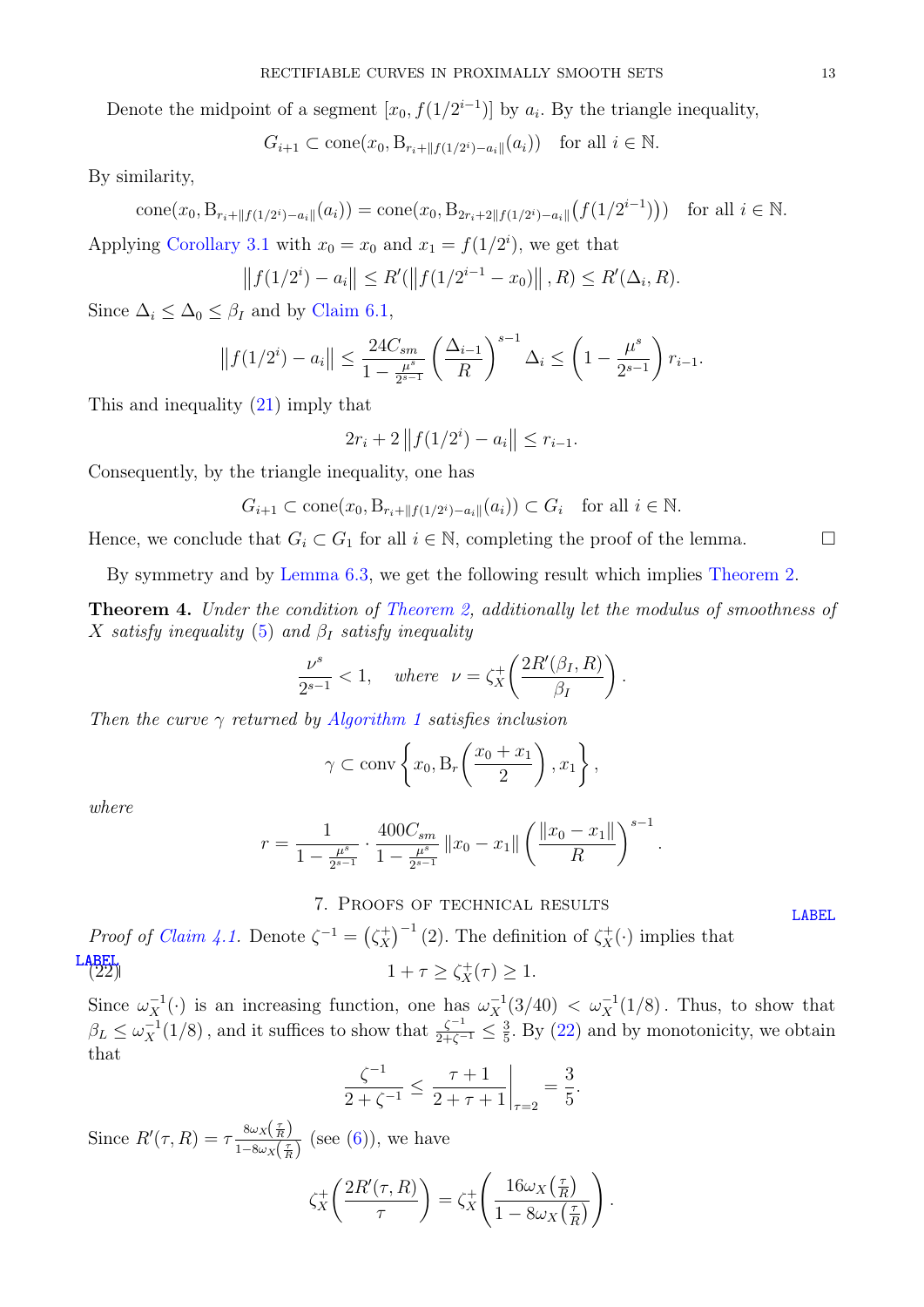Since  $\frac{\tau}{R} < \beta_L$  and functions  $\zeta_X^+(\cdot)$  and  $\omega_X(\cdot)$  are increasing, we obtain that

$$
\zeta_X^+ \Bigg( \frac{16 \omega_X \big( \frac{\tau}{R} \big)}{1 - 8 \omega_X \big( \frac{\tau}{R} \big)} \Bigg) < \zeta_X^+ \Bigg( \frac{16 \omega_X (\beta_L)}{1 - 8 \omega_X (\beta_L)} \Bigg) = \zeta_X^+ \Bigg( \frac{\frac{16 \zeta_X^{-1}(2)}{8 (2 + \zeta_X^{-1}(2))}}{1 - \frac{\zeta_X^{-1}(2)}{(2 + \zeta_X^{-1}(2))}} \Bigg) = 2
$$

completing the proof of [Claim](#page-7-3) [4.1.](#page-7-3)

Let us prove inequality  $\omega_X^{-1}(1/8) < 2$ . By monotonicity of  $\omega_X^{-1}(\cdot)$  and by the definition of  $\omega_X(\cdot)$ , we have the following chain

$$
\omega_X^{-1}(1/8) < 2 \quad \Leftrightarrow \quad 1/8 < \omega_X(2) \quad \Leftrightarrow \quad 1/4 < \varrho_X(2) \, .
$$

The last inequality follows from  $(4)$ .

*Proof of [Claim](#page-9-1) [5.1.](#page-9-1)* By [Proposition](#page-3-1) [2.1](#page-3-1) and the definition of  $R'(\tau, R)$  (see [\(6\)](#page-4-2)), we get

$$
\psi(\tau) = \zeta_X^+ \left( \frac{2R'(\tau, R)}{\tau} \right) - 1 \le \varrho_X(4R'(\tau, R)\tau) = \varrho_X \left( \frac{32\omega_X\left(\frac{\tau}{R}\right)}{1 - 8\omega_X\left(\frac{\tau}{R}\right)} \right).
$$

[Claim](#page-7-3) [4.1](#page-7-3) and inequality  $\varrho_X(\tau) \leq C_{sm} \tau^s$  imply that

$$
\varrho_X\left(\frac{32\omega_X\left(\frac{\tau}{R}\right)}{1-8\omega_X\left(\frac{\tau}{R}\right)}\right) \leq \varrho_X\left(\frac{32\frac{\varrho_X\left(\frac{\tau}{R}\right)}{\frac{\tau}{R}}}{1-8\omega_X(C_2)}\right) \leq \varrho_X\left(\frac{32C_{sm}\left(\frac{\tau}{R}\right)^{s-1}}{1-\frac{3}{5}}\right) \leq \left(\frac{16}{5}\right)^sC_{sm}^{s+1}\left(\frac{\tau}{R}\right)^{s(s-1)}.
$$

Thus,

$$
\sum_{0}^{\infty} \psi \bigg( \Big(\frac{\mu}{2}\Big)^i \Delta_0 \bigg) \le \bigg( \frac{16}{5}\bigg)^s C_{sm}^{s+1} \Delta_0^{(s-1)s} \sum_{0}^{\infty} \Big(\frac{\mu}{2}\Big)^{i(s(s-1))} = \bigg( \frac{16}{5}\bigg)^s C_{sm}^{s+1} \Delta_0^{(s-1)s} \frac{1}{1-\big(\frac{\mu}{2}\big)^{s(s-1)}}.
$$

Proof of [Claim](#page-9-3) [6.1.](#page-9-3) Denote

$$
S_k = \frac{1}{8R} \sum_{j=0}^k \frac{R'(\Delta_j, R)}{2^{k-j}} = \sum_{j=0}^k \frac{\varrho_X\left(\frac{\Delta_j}{R}\right)}{2^{k-j}\left(1 - 8\omega_X\left(\frac{\Delta_j}{R}\right)\right)}.
$$

Taking into account that  $1 - 8\omega_X \left(\frac{\Delta_j}{R}\right)$  $\left(\frac{\Delta_j}{R}\right) \geq \frac{2}{5}$  $\frac{2}{5}$ , we obtain that

$$
S_k \leq \frac{5}{2} \cdot \sum_{j=0}^k \frac{1}{2^{k-j}} \, \varrho_X\bigg(\frac{\Delta_j}{R}\bigg) \, .
$$

Hence, considering that  $\Delta_j \leq (\frac{\mu}{2})$  $(\frac{\mu}{2})^j \Delta_0$  and  $\varrho_X(\tau) \leq C_{sm} \tau^s$ , we get

$$
S_k \le \frac{5}{2} \cdot \sum_{j=0}^k \frac{C_{sm}}{2^{k-j}} \left( \left(\frac{\mu}{2}\right)^j \frac{\Delta_0}{R} \right)^s = \frac{5}{2} \cdot \frac{C_{sm}}{2^k} \left( \frac{\Delta_0}{R} \right)^s \sum_{j=0}^k \frac{\mu^{js}}{2^{js-j}} < \frac{5}{2} \cdot \frac{C_{sm}}{2^k} \left( \frac{\Delta_0}{R} \right)^s \sum_{j=0}^\infty \left( \frac{\mu^s}{2^{s-1}} \right)^j.
$$

Assumption [\(3\)](#page-7-4)  $\left(\frac{\mu^s}{2s}\right)$  $\frac{\mu^{\circ}}{2^{s-1}}$  < 1) yields that

$$
\sum_{j=0}^{\infty} \left(\frac{\mu^s}{2^{s-1}}\right)^j = \frac{1}{1 - \frac{\mu^s}{2^{s-1}}} < \infty.
$$

Finally, we obtain that

$$
S_k < \frac{3C_{sm}}{1 - \frac{\mu^s}{2^{s-1}}} \cdot \left(\frac{\Delta_0}{R}\right)^s \cdot \frac{1}{2^k},
$$

completing the proof of [Claim](#page-9-3) [6.1.](#page-9-3)  $\Box$